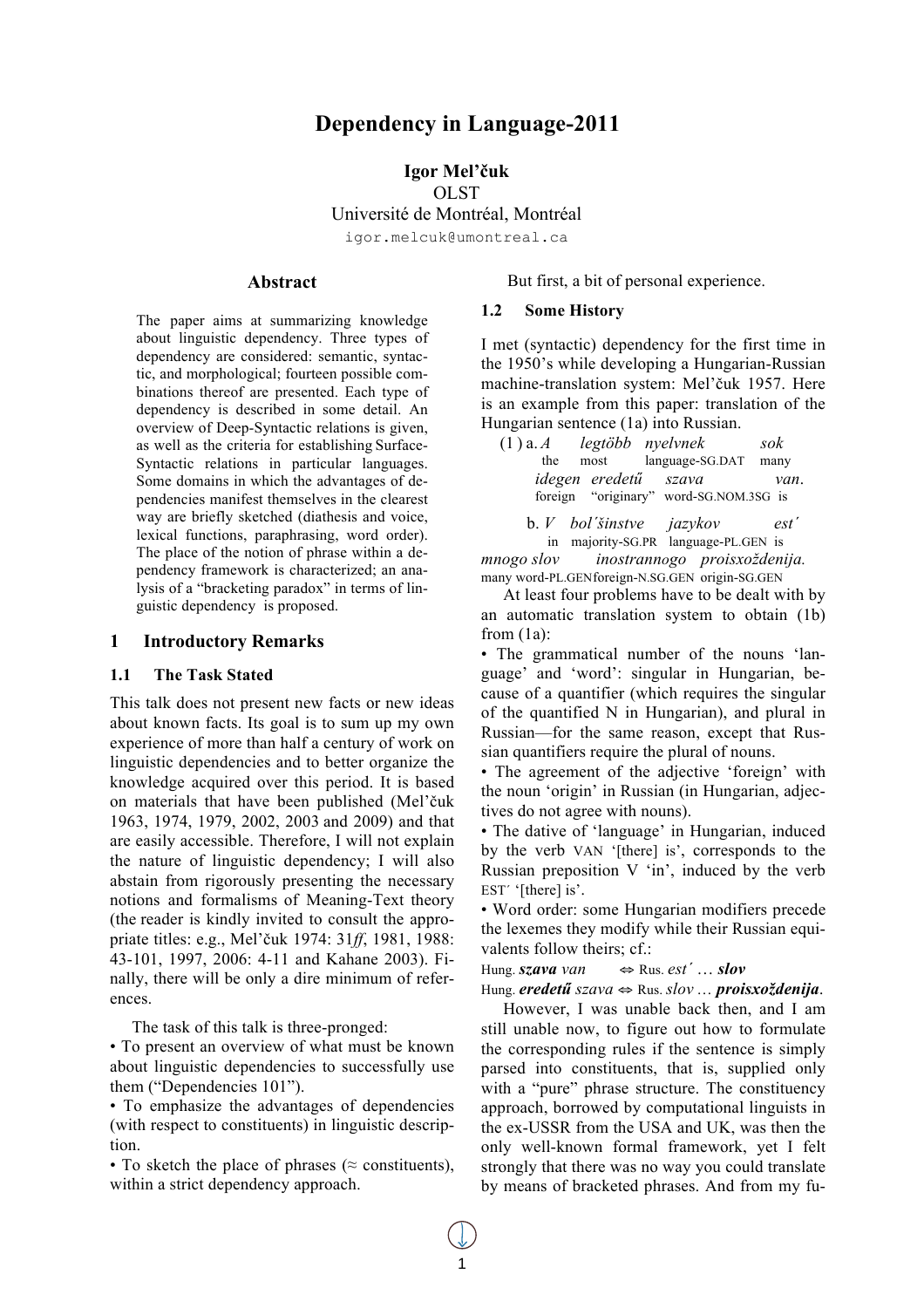tile attempts to find a way to do so syntactic dependencies were born.<sup>1</sup>

The above problems can be easily solved by using syntactic dependencies. Let us consider an approximate dependency tree for both sentences in (2):



emes, it is easy to formulate the rules for the nec-Based on dependency arrows linking the lexessary changes between Hungarian and Russian in the four above cases. It became soon clear that automatic translation needs—as a kind of hinge between sentences of two languages—a syntactic structure, and this structure must be written in terms of dependencies.

### **1.3 Dependency and Meaning-Text Approach**

To see all advantages of dependency representation, one has to use it in a package with several other techniques. Three conditions must be met for dependencies to show their full power:

• A semantic representation as a starting point that is, the very first thing to do in any linguistic study is to present a formal description of the meaning of the expressions examined (in order to establish the correspondences between the expression a given meaning and its possible expression). The guiding slogan here is: "We say what we think!"

• A synthetic perspective—that is, a linguistic description is done from meaning to text. You aim at modeling the activity of the Speaker, who produces texts, rather than that of the Addressee, who interprets/understands them. The guiding slogan: "To use a language is to speak it!"

• A stratificational description—that is, each type of major linguistic unit (such as sentences and words) is represented in terms of those properties that are specific to it, so that we need different formalisms for each type. Several levels of linguistic representation and different structures within the representation of a given level are distinguished; these representations and structures are related by means of formal rules of the linguistic model. The guiding slogan: "Dead flies and meatballs should be served separately!"<sup>2</sup>

#### **1.4 Simplifications Used in This Talk**

Concerning the characterization of a Meaning-Text model, two simplifications are recurred to:

1) While the bottom level is the Semantic representation  $[=$  SemR], the upper level in all the examples below is the Deep-Morphological representation [= DMorphR]**.** This means that the discussion of morphology will be completely left out, one of the reasons being that many languages (like Vietnamese or Mandarin Chinese) have no or very little morphology.

2) Instead of full linguistic representations, the paper deals only with their central structures. For instance, instead of the complete SemR of a sentence (which includes the Semantic Structure, the Sem-Communicative Structure, the Rhetorical Structure and the Referential Structure), only its central structure—i.e., the Semantic structure [= SemS]—will be considered.

Concerning the proposed definitions of linguistic phenomena, only prototypical cases are considered. This means that several definitions and characterizations given below are incomplete —that is, strictly speaking, incorrect. However, they are sufficient for my purposes here.

# **2 Different Types of Linguistic Dependency**

Let us take a simple sentence:

(3 ) *Male lions carefully groom their paws*.

 $\frac{1}{1}$ <sup>1</sup> Of course I was not alone: at least in Germany, France and Czechoslovakia, several researchers were inching forward along the same difficult path, and for the same reasons, as myself. Interestingly, in the USA, David Hays and Julia Robinson formulated explicitly the basic tenets of dependency syntactic description as far back as 1960 and published their proposals, but theirs remained voices crying out in the desert…

This is a punch line of an old Jewish joke. A poor guy comes to a shabby diner, a typical greasy spoon, and asks for a helping of meatballs. When the dish arrives, he sees several dead flies on the meatballs; calling up the waiter, he indicates the problem to the latter. The waiter explodes in self-assured indignation: —Screw off! If you don't like our meatballs, go some-where else!!—and starts rolling up the sleeves, getting ready for a physical assault. —No, no, you misunderstood me,—screams the customer. —I have nothing against your meatballs, but I would like to have my dead flies and my meatballs separately.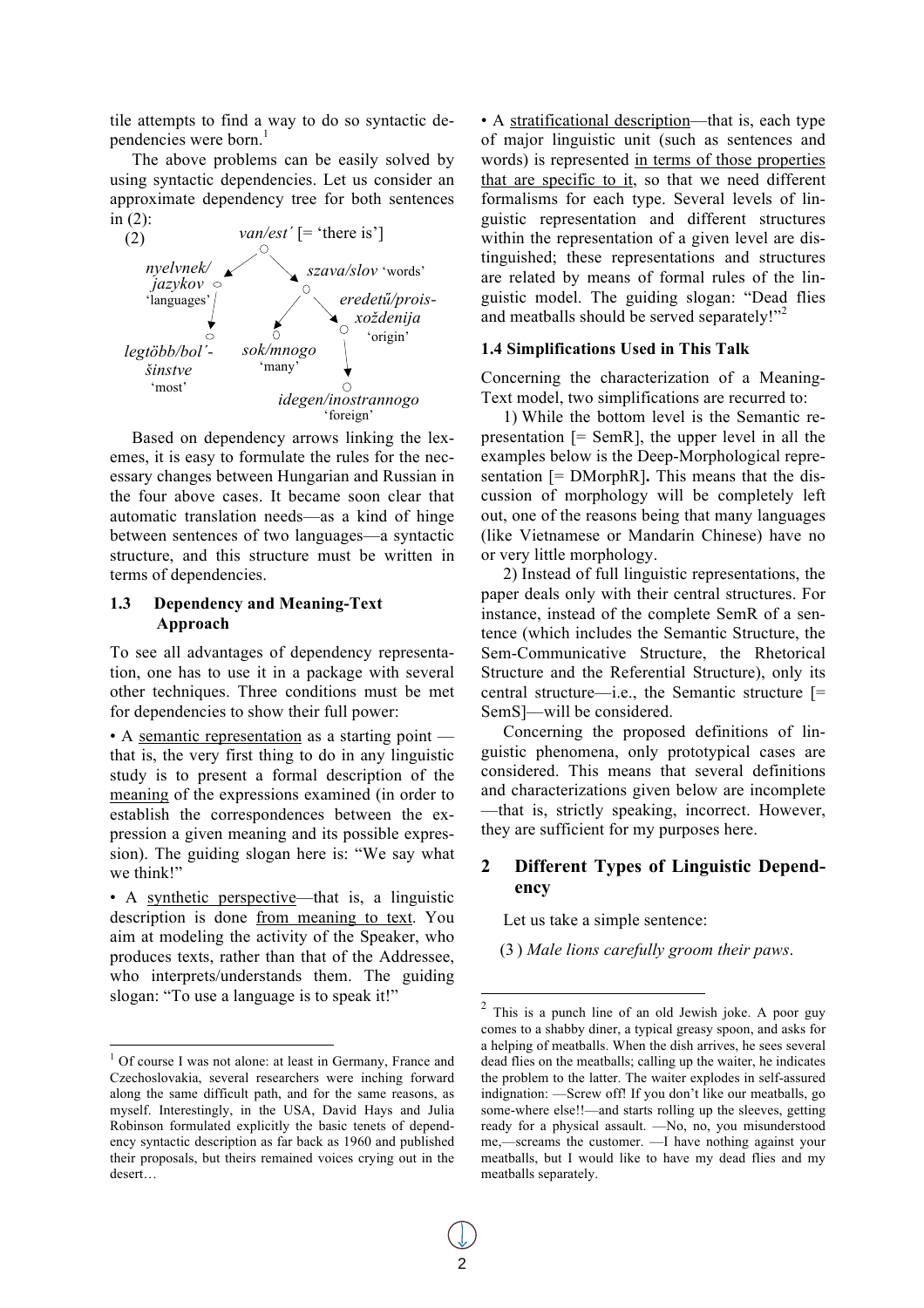The task of a linguist is to write a system of rules that, applied—among other things—to a formal representation of the meaning of this sentence, or to its SemR, produce the representation of its physical form, or its Phonic representation  $[= PhonR]$ . A system of rules such that it is valid for a language as a whole, or a linguistic model, is a correspondence  ${SemR_i} \Leftrightarrow {PhonR_i}$ ; however, as indicated, I will stop at the DMorphR.

Sentence (3) has the SemS in (4a) and the DMorphS (4b):





**2 Literal reading of the SemS** in (4a):

'Male lions have the property of intently grooming their paws'

**The SemS of (4a) in predicate-argument notation:** Property(Male(lions<sub>i</sub>); Careful(lions<sub>i</sub>; Groom(Paws(lions<sub>i</sub>))))

b. The DMorphS of sentence (3)  $MALE < LION<sub>PI</sub> < CAREFULLY <$  $GRoom_{IND. PRES. 3. PL}$  < THEIR <  $PAW_{PL}$ (The symbol "≺" means 'immediately precedes'.)

This example illiustrates three types of dependency:

—The SemS in (4a) is written in terms of semantic dependency (see **4**).

—In order to go from (4a) to (4b), the Deep-Syntactic structure [= DSyntS] and the Surface-Syntactic structure [= SSyntS] are needed; both are based on syntactic dependency (see **5.4**).

—The rules for the "SSyntS ⇔ DMorphS" transition use morphological dependency (see **6**); the MorphS itself does not show them.

Dependency is a binary relation that is antireflexive, anti-symmetrical and non-transitive; it will be figured by an arrow:

Governor  $\circ \longrightarrow \circ$  Dependent

#### **Semantic Dependency [= Sem-**D**]**

If the SemS is written in a formal language derived from the language of predicate calculus*,* <sup>3</sup> semantic elements in it, or semantemes (= signified of lexemes), are linked by a dependency relation.

This is semantic dependency, corresponding to a "predicate  $\sim$  argument" relation; the predicate is the Sem-Governor of its arguments. Since predicative semantemes have been found in various languages with up to six arguments, six relations of Sem-D are distinguished: **1**, **2**, ..., **6**. (These distinguishers are asemantic: see **4**.)

#### **Syntactic Dependency [= Synt-**D]

As can be seen form (4), in Meaning-Text approach, the SemS of a sentence is a network, and the MorphS, a chain. The SyntS as a convenient bridge between the SemS and the MorphS must be a dependency tree. Synt-Ds link lexemes that label the nodes of the SyntS; these links do two things:

1) Synt-D between the elements of a (syntactic) phrase determines the distribution of the phrase within sentences—that is, its capacity to be used in a particular syntactic position. Thus, in the phrase  $L_1$ –**synt**– $L_2$ , the Governor is  $L_1$ , if and only if  $L_1$ –**synt**– $L_2$  is used like  $L_1$  ( $\approx$  can replace  $L_1$ ) rather than like  $L_2$ .

2) Synt-D controls the linear position of the Synt-dependent with respect to its Synt-governor. Thus, for instance, in **English**, in Basque and in French we have Adj←**synt**–N (the Adj←**synt**–N phrase is used like an N and not like an Adj), and Adj is positioned with respect to N (in English, before N; in Basque, after N; and in French, before or after N, according to several conditions).

#### **Morphological Dependency [= Morph-**D**]**

Sem-**D** and Synt-**D** are cross-linguistically universal in the following two senses:

—there is no language without Sem-D and Synt-D;

—in a language, there is no sentence without Sem-D and Synt-D, which link all the words of the sentence.

But Morph-**D** is found only in some languages —those that feature at least one of two types of Morph-D: agreement and government; and even in a language with morphology, not all words in any sentence are morphologically linked. Thus, in (3), the verb GROOM agrees with the subject  $LION_{PL}$ , and this is the only morphological link in this sentence.

Sem-D holds between semantemes, which are signified of lexemes:

 $'L_1$ –**sem** $\rightarrow$ L<sub>2</sub>' means  $'L_1(L_2)$ ',

that is, semanteme ' $L_2$ ' is a semantic argument of predicative semanteme  $'L_1$ .

Synt-**D** holds between lexemes:  $L_1$ –synt $\rightarrow$  $L_2$ means that it is  $L_1$  that determines the distribution

 <sup>3</sup>  $3$  I don't think there is or can be another formal language fit for describing linguistic meaning. At least, all projects of 'semantic metalanguages' I have seen propose something fully equivalent to the language of predicate calculus.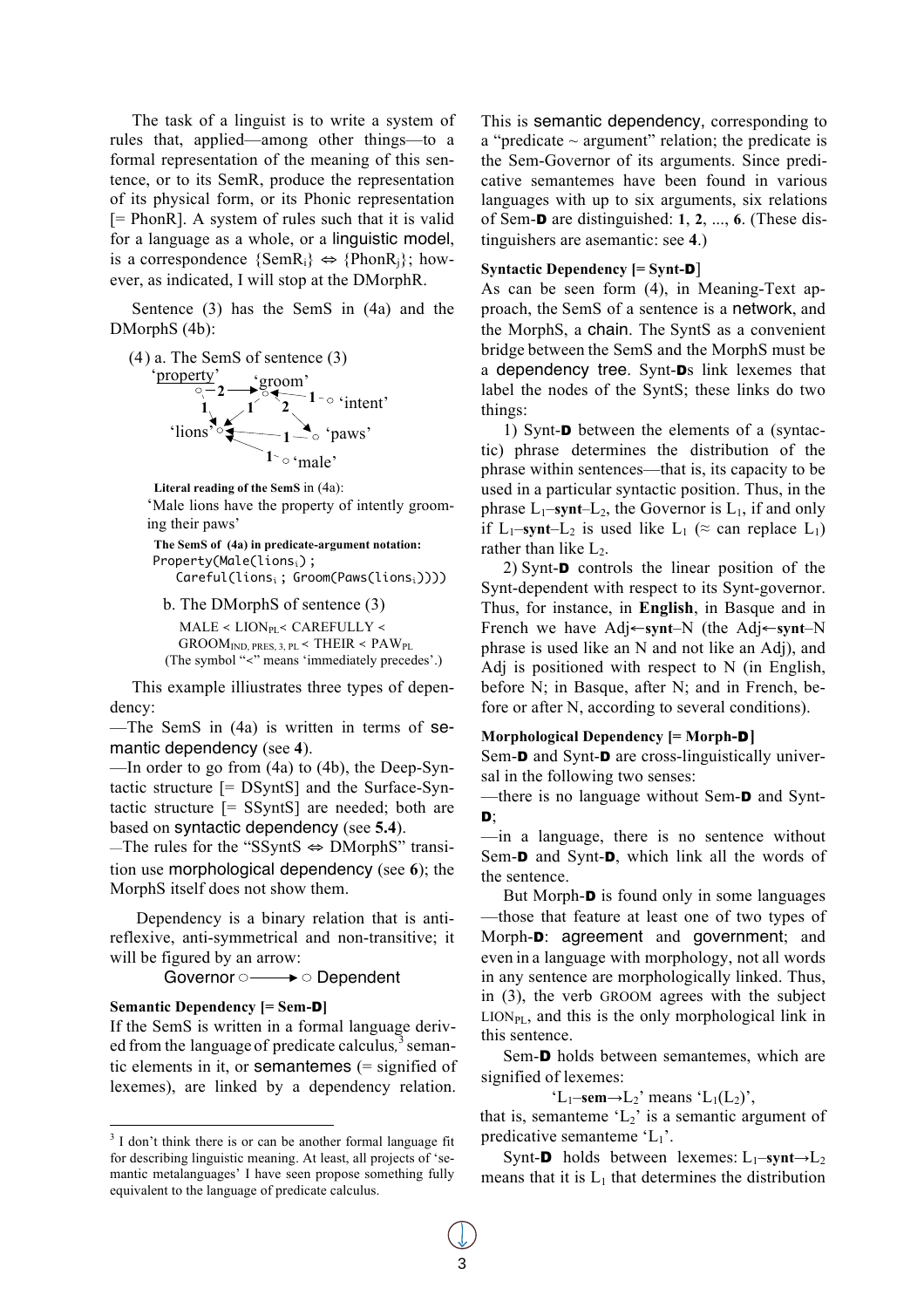(i.e., the passive valence) of the phrase  $L_1$ -**synt**- $L_2$ within sentences. At the same time,  $L_2$ 's linear position in the sentence is determined with respect to  $L_1$ :  $L_2$  precedes  $L_1$  follows it, or can precede or follow (as a function of some particular conditions).

Morph-D holds between grammemes and syntactic features of lexemes:  $L_1$ –**morph** $\rightarrow$  $L_2$  means that a grammeme or a syntactic feature of  $L_1$  determines some grammemes of  $L<sub>2</sub>$ .

Sem-Ds and Synt-Ds form connected structures (within sentences); they are directly reflected in sentence representations—as semantic networks and syntactic trees. Morph-Ds do not form a connected structure (within a sentence); they are not explicitly shown in any sentence representations,

but are used only in syntactic rules that ensure the morphologization of the SSynt-structure.

These three types of dependency do not exhaust all linguistic dependencies: for instance, there is communicative dependence, which will be ignored here.

# **3 Fourteen Combinations of the Three Types of Linguistic Dependency**

The mutual logical autonomy of the three types of dependency is demonstrated by the fact that they cooccur: two lexemes  $L_1$  and  $L_2$  in a sentence can be linked by any combination of dependencies out of the 14 logically possible ones. Here is an overview of these possibilities, with minimal examples.

- **—sem**→ 5. L<sub>1</sub>  $\frac{\longrightarrow}{\longrightarrow}$  L<sub>2</sub>: **—sem**→ ←**synt**— 1. L<sub>1</sub> No dependency whatsoever between L<sub>1</sub> and L<sub>2</sub>; e.g., HERE and POSSIBILITY<sub>PL</sub> in the preceding sentence. 2.  $L_1$  —**sem**  $\rightarrow$   $L_2$ : Only Sem-**D** between  $L_1$  and  $L_2$ ; e.g., JOHN and LAUGH in *John broke out laughing*. 3. L<sub>1</sub> —**synt**  $\rightarrow$  L<sub>2</sub>: Only Synt-**D** between L<sub>1</sub> and L<sub>2</sub>; e.g., TAKUSAN 'many/much' and YOMU 'read' in Jap. *Yoko*+*wa hon*+*o takusan yom*+*u* lit. 'Yoko<sub>THEME</sub> book<sub>ACC</sub> many read<sub>PRES</sub>' = 'Yoko reads many books'; semantically, 'takusan' bears on 'hon', and morphologically, *takusan* is an invariable adverb. 4. L<sub>1</sub> –**morph**  $\rightarrow$  L<sub>2</sub>: Only Morph-**D** between L<sub>1</sub> and L<sub>2</sub>; e.g., IČ 'our' and HEBGNU-(*jič*) 'ran.away.our' in Tabassaran *Ič mudur ucwhu*+*na hebgnu*+*jič* lit. 'Our goat.kid you.to ran.away.our' = 'Our goat kid ran away to you', where HEBGNU depends morphologically on the pronoun IČ 'our', without any Sem- or Synt-link with it. Sem-**D** and Synt-**D** between  $L_1$  and  $L_2$  go in the same direction, no Morph-**D**; e.g., READ and NEWSPAPER in *John is reading a newspaper*. 6. L<sub>1</sub>  $\longrightarrow$  L<sub>2</sub>: Sem-**D** and Synt-**D** between  $L_1$  and  $L_2$  go in opposite directions, no Morph-**D**; e.g., IN-TERESTING and NEWSPAPER in *an interesting newspaper*, where NEWSPAPER semantically depends on INTERESTING, since the former is a Sem-argument of the latter.
	- Sem-D and Morph-D between  $L_1$  and  $L_2$  go in the same direction, no Synt-D; e.g., the clitic leDAT 'to.him/to.her' in Sp. *Juan le quiere dar un libro* 'Juan wants to give him a book' depends semantically and morphologically on the verb DAR, while syntactically it depends on the Main Verb QUERER 'want', since it forms a phrase with it (for the notion of phrase, see **5.3**) and is positioned with respect to it.
	- Sem-**D** and Morph-**D** between  $L_1$  and  $L_2$  go in opposite directions, no Synt-**D**; e.g., MARIE and BELLE 'beautiful' in Fr. *Marie est devenue belle* 'Mary has become beautiful': MARIE depends semantically on BELLE, being its argument, but BELLE depends morphologically—for its number and gender—on MARIE.

Synt-**D** and Morph-**D** between  $L_1$  and  $L_2$  go in the same direction, no Sem-**D**; e.g., AB 'from' and URBS 'city' in Lat. *ab urbe condita* lit. 'from city founded' = 'from the founding of the City [= of Rome]'.

Synt-**D** and Morph-**D** between  $L_1$  and  $L_2$  go in opposite directions, no Sem-**D**; e.g., TEM-PERATURE and BEGIN in *The temperature begins to fall*: syntactically, TEMPERATURE depends on BEGIN, but morphologically, the other way around.

Sem-**D**, Synt-**D** and Morph-**D** between  $L_1$  and  $L_2$  go all in the same direction; e.g., *vižu* 'I.see' and  $Ma\check{s}$ + $u_{\text{ACC}}$  'Mary' in Rus. *Vižu Mašu* 'I see Mary'.

**—sem**→ 8. L<sub>1</sub> ← morph– L<sub>2</sub>:

**—sem**–→ **–morph**→

- **—synt**→ 9.  $L_1 \frac{\longrightarrow_{\text{sym}}}{-\text{morph}} L_2$ :
- $\rightharpoonup$  synt  $\rightarrow$ ←**morph–**
- **sem-**→ 11. L<sub>1</sub> $\frac{\text{semi} \rightarrow \text{L}_2:}{-\text{morph} \rightarrow}$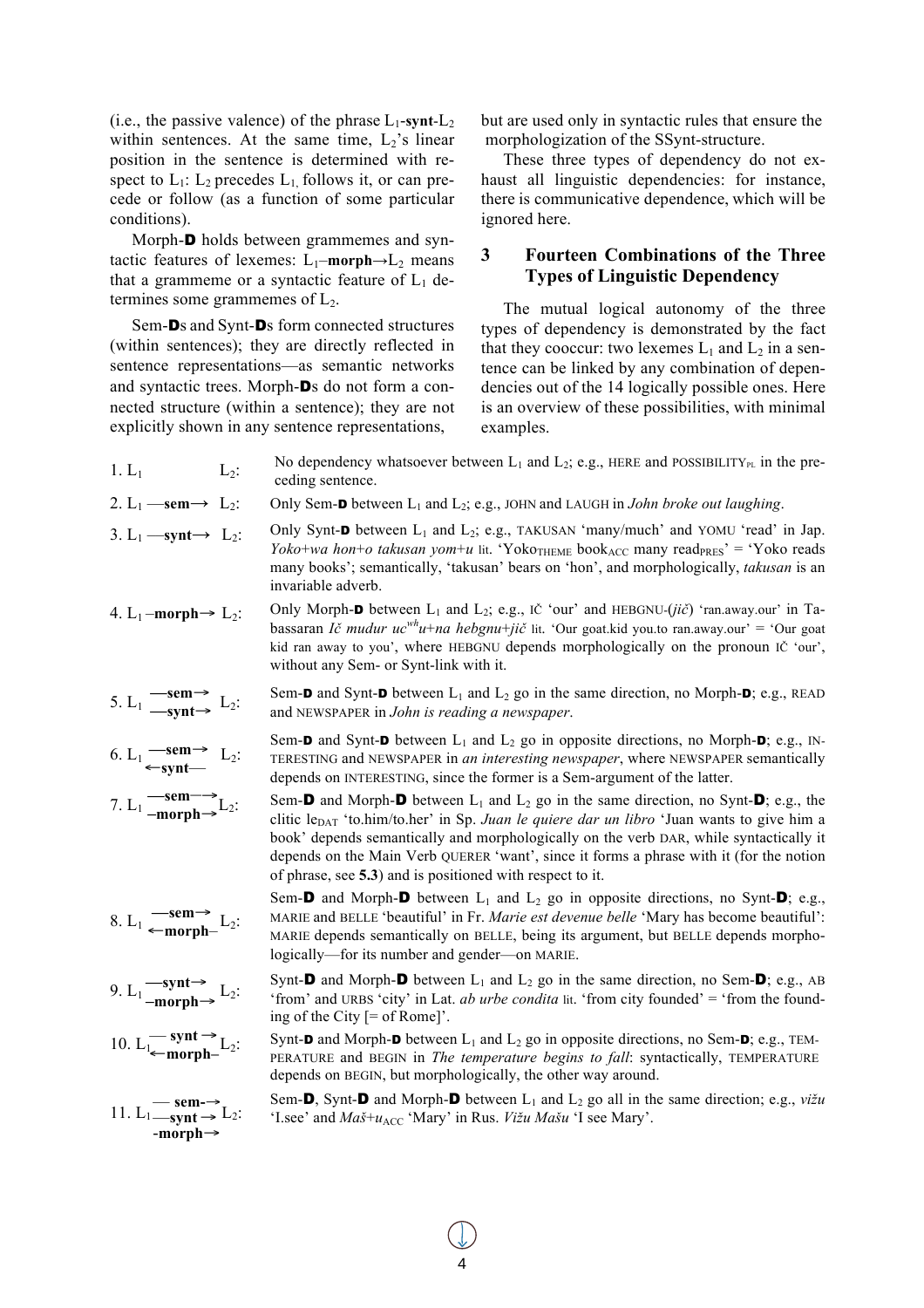

Sem-**D** and Synt-**D** between  $L_1$  and  $L_2$  go in the same direction, Morph-**D** is opposite; e.g., polypersonal agreement of the Main Verb in a case-less language, as in Abkhaz *Nadš*<sup>'</sup>*a sara i*+*s*+ $\partial$ *l*+*teixxxxt*<sup>*'*</sup> *aš*<sup>*w*</sup> $\partial$ <sup>*w*</sup><sup>*'*</sup> $\partial$  lit. 'Nadsha me gave a book', where the Main Verb *isalteit* agrees, by its prefixes, with all three invariable actants (in person and gender); semantically and syntactically, actants depend on the verb, which depends on them morphologically (on each of them, in different categories).

13. L<sub>1</sub>  $\leftarrow$ sem—<br>-synt→ L<sub>2</sub>:<br>-morph→

 —**sem**→ 14. L<sub>1</sub>  $\leftarrow$ synt—L<sub>2</sub>:<br>–morph→ Sem-D and Morph-D between  $L_1$  and  $L_2$  go in the same direction, Synt-D is opposite; e.g., the idafa construction in Iranian languages: Persian *ketab*+*e nav* 'book-IDAFA new', where KETAB 'book' is a semantic argument of NAV 'new' and receives from it the morphological marker **-e**, while syntactically being its governor.

Synt-**D** and Morph-**D** between  $L_1$  and  $L_2$  go in the same direction, Sem-**D** is opposite; e.g., NOUVELLE 'piece.of.news' and INTÉRESSANT 'interesting' in Fr. *nouvelle*<sub>(fem)SG</sub> intéres $sant+e_{SG, FEM}$  'interesting piece of news'.

# **4 Semantic Dependency**

Speaking of Sem-D, one has to insist that there are no "meaningfully" distinguished Sem-relations that would correspond to Fillmore's Deep Cases or "Semantic Roles" (= "θ-roles") of Generative Grammar. It is linguistically and logically inconsistent to explicitly indicate in a SemS that in *John loves Mary*, 'John' is related to 'love' as Experiencer, and 'Mary', as Source/Object. "Experiencer" is actually a binary predicate 'X is Experiencer of  $Y' = 'X$  experiences Y', and as such, it would require a meaningful indication of the Semrelations between itself and its arguments, which will in turn require the same thing, etc. This creates infinite regression, and it can be stopped only by an arbitrary decision about which Sem-relations and under which conditions must be considered non-predicates—or, at least, not quite normal predicates. However, postulating some Sem-relations that are not full-fledged predicates is a *contradictio in adjecto*. Moreover, any such "not quite normal" predicate is also capable of appearing as quite a normal predicate, when it is associated with a node, and not with an arc, of a semantic network. The bottom line is that Sem-Ds are simply distinguished (by arbitrary symbols, e.g., by numbers), but they cannot be positively identified. The semantic role of an argument is given by the semantic decomposition of the predicate:

# 'John←**1**–loves–**2**→Mary' = 'John←**1**–**experiences** strong **affection** [for] and sexual **attraction**–[to]–**2**→Mary'.

**NB**: However, the names of "semantic relations" can be used informally—for better clarity, as a kind of abbreviation. Thus,  $L_1$  can be called Experiencer with respect to  $L_2$  to mean that ' $L_1$ ' is the SemA **1** of the predicate 'experience' in the semantic decomposition of  $'L_2$ ; etc.

## **5 Syntactic Dependency**

#### **5.1 Deep-** *vs.* **Surface-Synt-Dependency**

Speaking of Synt-D, one has to emphasize the distinction of two sublevels of linguistic representation in syntax: Deep-Syntactic *vs.* Surface-Syntactic representation, *resp*. structure [= DSyntR *vs*. SSyntR]. While DSyntR is cross-linguistically universal, SSyntR is language-specific. The DSynt*vs*. SSynt-distinction allows for useful generalizations in syntax and for the formulation of simpler and more efficient semantic rules, i.e., rules of the  ${SemR} \Leftrightarrow {DSyntR}$  transition. For instance, in English, the verb HELP takes a DirO (*help–*[*the*]–**dirobjectival**→*neighbor*), and its Russian equivalent POMOGAT´ an IndirO (in the dative: *pomogat´*–**indir-object**→*sosed*+*u*): two different syntactic constructions; but at the DSynt-level, where surface particularities are not taken into account, the two constructions are "homogenized:"

HELP–**II**→NEIGHBOR and POMOGAT´–**II**→SOSED

The DSynt- *vs.* SSynt-distinction requires establishing two sets of syntactic relations: Deep-Syntactic *vs.* Surface-Syntactic relations.

#### **5.2 Deep-Synt-Relations**

The DSyntRels are supposed to be language-independent; all the DSyntRels are necessary and the set thereof is sufficient:

Necessity: Each DSyntRel is found in many, if not all, languages.

Sufficiency: The DSyntS of any sentence of any language can be conveniently represented in terms of the DSyntRels available.

The last statement is true only if we allow for the use, in the DSyntS, of fictitious lexemes, called upon to represent lexical-type meanings expressed by syntactic constructions.

Each DSyntRel stands for a family of particular syntactic constructions found in particular langua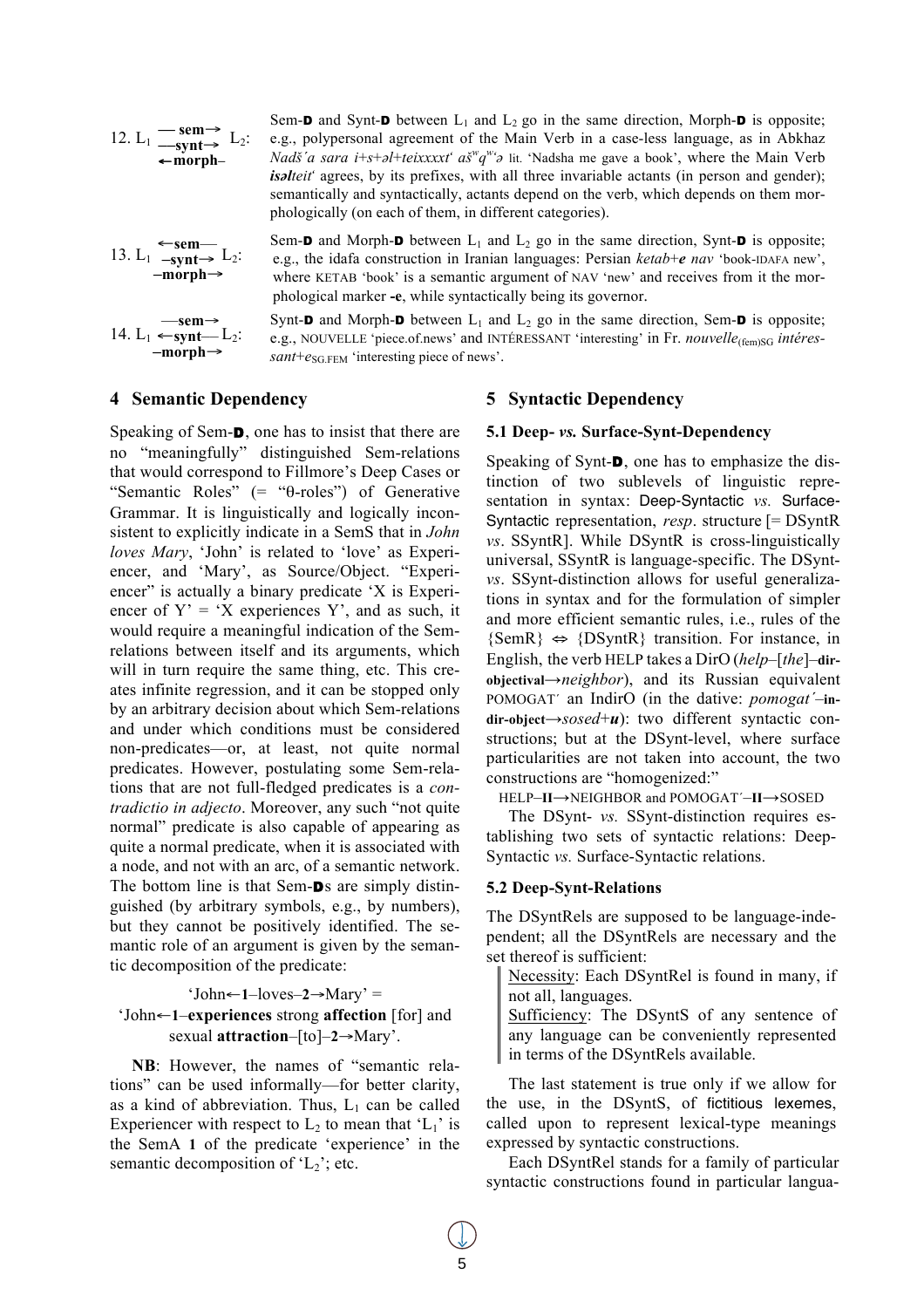ges; the DSyntRel is intended to represent them in a more abstract way. DSyntRels are semanticgeared generalizations over specific SSyntRels of various languages; at the DSynt-level, only most general Synt-Ds are distinguished. Thus, as shown above, the **direct-objectival** construction, the **indirect-** **objectival** construction and the prepositional **obliqueobjectival** construction governed by different verbs are all reduced to DSyntRel **II**.

The full inventory of DSyntRels is represented in Fig. 1:

| coordinate DSyntRels |                    | subordinate DSyntRels |                                        |                         |                                         |  |  |  |  |          |                                    |
|----------------------|--------------------|-----------------------|----------------------------------------|-------------------------|-----------------------------------------|--|--|--|--|----------|------------------------------------|
|                      |                    | weak subordi-         | strong subordinate DSyntRels           |                         |                                         |  |  |  |  |          |                                    |
|                      |                    | nate<br>DSyntRel      | modification:<br>attributive DSyntRels |                         | complementation:<br>actantial DSyntRels |  |  |  |  |          |                                    |
| <b>COORD</b>         | <b>OUASI-COORD</b> | <b>APPEND</b>         | <b>ATTR</b>                            | $ATTR$ <sub>descr</sub> |                                         |  |  |  |  | VI<br>11 | $\mathbf{H}_{\text{dir-sp}}$<br>12 |

|  |  | Figure 1: Inventory of DSynt-relations |  |  |
|--|--|----------------------------------------|--|--|
|--|--|----------------------------------------|--|--|

The set of DSyntRels is determined by the following five binary DSynt-oppositions:

1. Coordination *vs.* Subordination: constructions which represent lists (of lexical expressions)  $\sim$ constructions which represent texts other than lists. The first class—coordinate constructions manifest two DSyntRels, called **COORD**(inative) [*Mary*,–**COORD**→*Peter*,–**COORD**→*Alan*; *New York*– **COORD**→*or Boston*] and **QUASI-COORD** [*in Boston*– **QUASI-OORD**→*on Fleet Street*–**QUASI-COORD**→*at her parents'*]; the DSyntRels of the second class of constructions are subordinate.

2. Weak Subordination *vs.* Strong Subordination: constructions with no strong structural links  $\sim$ constructions with strong structural links. The first class—weak subordinate constructions—is represented by the DSyntRel **APPEND**(itive) [*John is*,–**APPEND**→*unfortunately*, *absent*].

3. Modification *vs.* Complementation: modification-based constructions  $\sim$  complementation-based constructions. Modification is a Synt- $D L_1$ –synt  $\rightarrow$ L<sub>2</sub> such that 'L<sub>1</sub>←sem–L<sub>2</sub>'; complementation is a Synt- $\mathbf{D} L_1$ –synt $\rightarrow L_2$  such that 'L<sub>1</sub>–sem $\rightarrow L_2$ '. The DSyntRels of the first class are **ATTR(**ibutive**)**  [*Alan works*–**ATTR**→*hard*]; the DSyntRels of the second class are actantial.

4. Restrictive Modification *vs.* Descriptive Modification: constructions with restrictive modification  $\sim$  constructions with descriptive modification. The first class—restrictive, or identifying, modification—is represented by the DSyntRel **ATTR** (which by default is understood as restrictive): *He reads only interesting* 〈*Spanish*〉 *books*; the second class—descriptive, or qualifying, modification—is represented by the DSyntRel ATTR<sub>descr</sub>: *These three students, who just returned from Europe, were selected to represent the department.*

5. Different Actantial Roles: **I**, **II**, …, **VI**, **IIdir.sp**. Constructions with actantial DSyntRels are divided into seven classes, according to the maximal number of DSyntAs that a lexical unit in natural language can have, which is six, plus a special DSyntRel for Direct Speech:

> 'WOW!'←**IIdir.sp**–SAYPAST–**I**→ALAN ⇔ *'Wow!,' said Alan*.

# **5.3 Surface-Synt-Relations: Criteria for Establishing Surface-Syntactic Relations in a Language**

Given the abstract nature of Synt-D (this dependency is not directly perceivable by our mind or senses), three groups of formal criteria are needed for establishing inventories of SSynt-relations for particular languages: **A**. A criterion for SSyntconnectedness between two lexemes  $L_1$  and  $L_2$  in a sentence (= for the presence of a SSyntRel between them); **B**. Criteria for the SSynt-dominance between  $L_1$  and  $L_2$  (= for the orientation of the SSyntRel between them); **C**. Criteria for the specific type of the given SSyntRel between  $L_1$  and  $L_2$ .

SSyntRels hold between lexemes in a SSyntS; however, for simplicity's sake, I will allow myself to use in the examples actual wordforms, where this does create confusion.

#### *SSynt-Connectedness: Criterion A*

#### **Criterion A (prosody and linear order)**: **Potential prosodic unity and linear arrangement**

In a sentence, the lexemes  $L_1$  and  $L_2$  have a direct Synt-**D** link, only if  $L_1$  and  $L_2$  can form in language L an utterance—i.e., a prosodic unit, or a prosodic phrase of L—such as *the window*, *of John*, *spouts water* or *stained glass*, out of any context; the linear position of one of these lexemes in the sentence must be specified with respect to the other.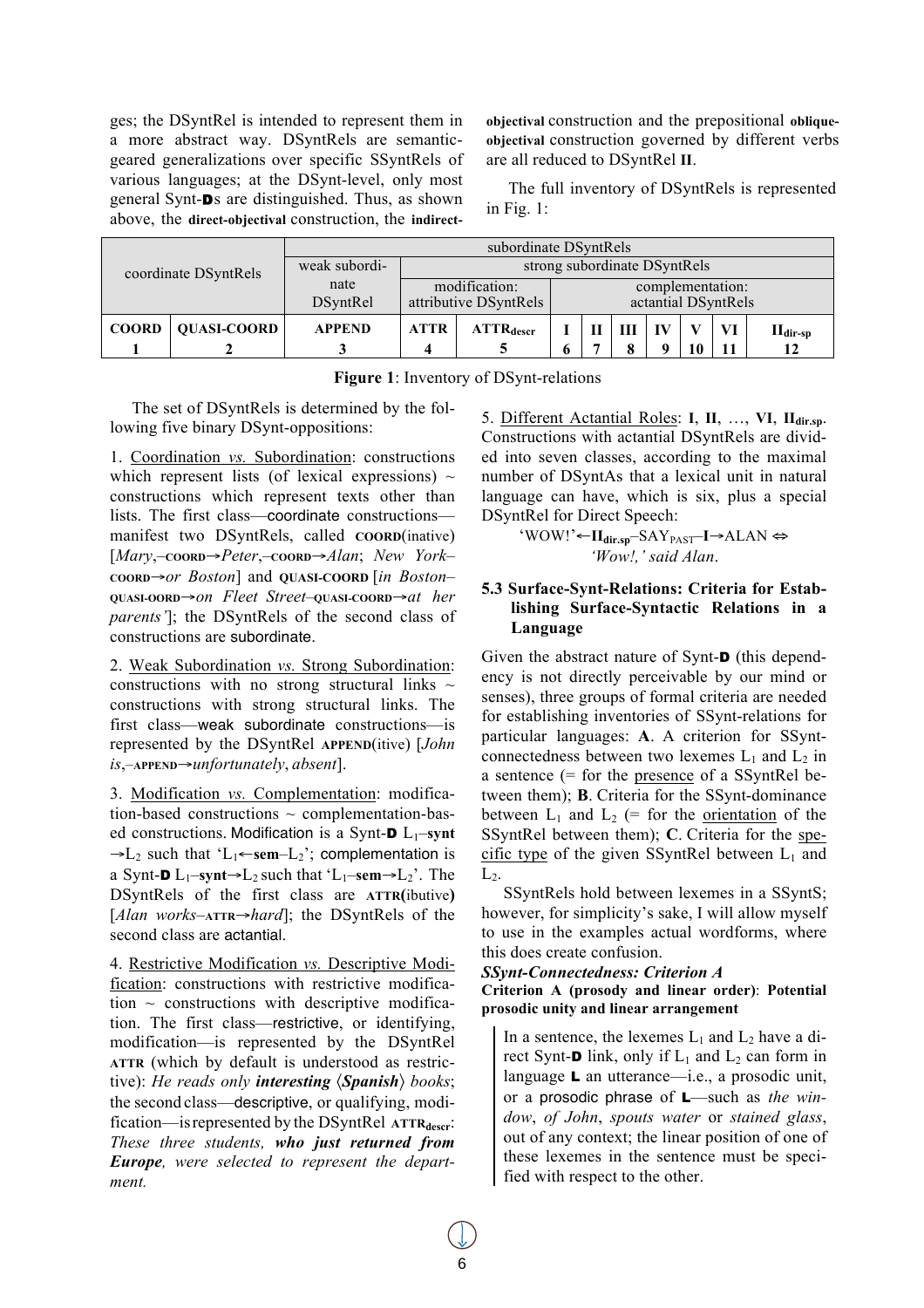A prosodic phrase is not formally defined: it is determined by the linguistic intuition of speakers. A prosodic phrase in language L, or potential prosodic phrase, is an utterance of **L** that can exist outside of any context; a prosodic phrase in a sentence *S* of L, or actual prosodic phrase, is a fragment of *S* separated by pauses and featuring a particular intonation contour. A potential prosodic phrase is always an actual phrase, but not vice versa: thus, in the sentence *For his, so to speak, one-sheet atlas he needs a support system*, the sequence *for his* is an actual prosodic phrase, but not a potential prosodic phrase of English. The difference between potential prosodic phrases, or phrases of language, and actual prosodic phrases, or phrases of discourse parallels that between wordforms of language and wordforms of discourse. 4

In the sequence *for several decades,* FOR and DECADEPL are syntactically linked: *for decades* is a prosodic phrase of English, and *for* has to be positioned before *decades*.

**A caveat**: The real state of affairs is, as always, more complicated. The formulation of Criterion A is simplified. First, in fact, Synt- $\mathbf D$  can link lexemes  $\mathbf L_1$  and  $\mathbf L_2$  that do not form a prosodic phrase in the language, but do form phrases  $L_1$ - $L_2$ - $L$ and  $L_2$ –L. For instance, since *left*<sub>L1</sub> with<sub>L2</sub> John<sub>L</sub> is a prosodic phrase of English and  $with_{L2} John_L$  also is, it follows that *left* and *with* are syntactically linked. Second, we have to reason in terms of syntactic classes rather than individual lexemes. Thus, if *by John* or *with caution* are prosodic phrases of English, we allow Synt-**D** between any preposition and any noun.

The formulations of Criteria B and C use a different notion of phrase: a syntactic phrase, which is, roughly speaking, a syntactic subtree and/or its projection (see **8**). In principle, "prosodic phrase"  $\neq$  "syntactic phrase"; thus, in the Serbian sentence (5), the boldfaced fragment is a prosodic phrase (in this context, not in the language) but by no means a syntactic phrase (neither in this sentence, nor in the language); on the other hand, Serbian syntactic phrases *video*—*ga* 'having.seen him' and *sam*—*video* 'am having. seen' are not prosodic phrases in this sentence (but they are in the language).

(5 ) *Juče sam ga*, *kao znaš*, *video* yesterday am him as know- having.seen PRES. 2SG

'Yesterday, I have, as you know, seen him'. SAM 'am' and GA 'him' are clitics, which explains their specific linear position.

## *SSynt-Dominance: Criteria B*

#### **Criterion B1 (syntactic): The passive Synt-valence of the syntactic phrase**

In the syntactic phrase  $L_1$ –**synt**– $L_2$ , the lexeme  $L_1$  is the Synt-governor, if the passive SSynt-valence of the whole phrase is determined to a greater extent by the passive Syntvalence of  $L_1$  rather than by that of  $L_2$ .

Thus, the passive SSynt-valence of the syntactic phrase *for decades* is fully determined by the preposition; therefore, *for*–**synt**→*decades*.

If, and only if, Criterion B1 does not establish the Synt-governor, the next criterion should be applied.

#### **Criterion B2 (morphological)**: **The inflectional links between the phrase and its external context**

In the syntactic phrase  $L_1$ –**synt**– $L_2$ , the lexeme  $L_1$  is the Synt-governor, if  $L_1$  controls the inflection of lexemes external to the phrase or its own inflection is controlled by such lexemes.

The lexeme  $L_1$  is called the morphological contact point of the phrase  $L_1$ –**synt** $\rightarrow$  $L_2$ .

Thus, in the Russian phrase *divan-krovat´* lit. 'sofa-bed' Criterion B1 does not establish the Syntgovernor (both components have the same passive valence); but Criterion B2 singles out  $DIVAN_{(masc)}$ as the Synt-governor: *èt+ot* [SG. MASC] *divan-krovat´ byl+Ø* [SG.MASC]... 'this sofa-bed was...', where the external agreement is with  $DIVAN_{(masc)}$ , and not with KROVAT<sup>'</sup>(fem)</sub>  $\langle * \hat{e}t + a \space divan-krovat' \space by l+a... \rangle;$ therefore, DIVAN-**synt**→KROVAT´.

If, and only if, Criterion B2 does not establish the Synt-governor, the next criterion should be applied.

#### **Criterion B3 (semantic)**: **The denotation of the phrase**

In the syntactic phrase  $L_1$ –**synt**— $L_2$ , the lexeme  $L_1$  is the Synt-governor, if  $L_1$ –synt— $L_2$  denotes a kind/an instance of the denotation of  $L_1$  rather than a kind/an instance of the denotation of L**2**.

In the phrase *noun suffix*, the Synt-governor is SUFFIX, because *noun suffix* denotes a kind of suffix, rather than a kind of noun.

One can say with Zwicky (1993: 295-296) that in a two-word phrase the Synt-governor is the phrase syntactic class determinant, or—if there is no such syntactic determinant—the phrase morphological behavior determinant, or—in case both syntactic and morphological determinants are absent—the phrase semantic content determinant.

 $\frac{1}{4}$  Wordforms of language exist outside of any context: *birds*, *sprang*, *to*, etc. Wordforms of discourse appear in particular contexts only—as a result of an amalgam, such as Fr. *à le* ⇒ *au /o/* or as that of a syntactic splitting, such as separable prefixes in German: *hört* … *auf* ⇐ *auhört* 'stops, ceases'. See Mel'čuk 1992a: 188*ff.*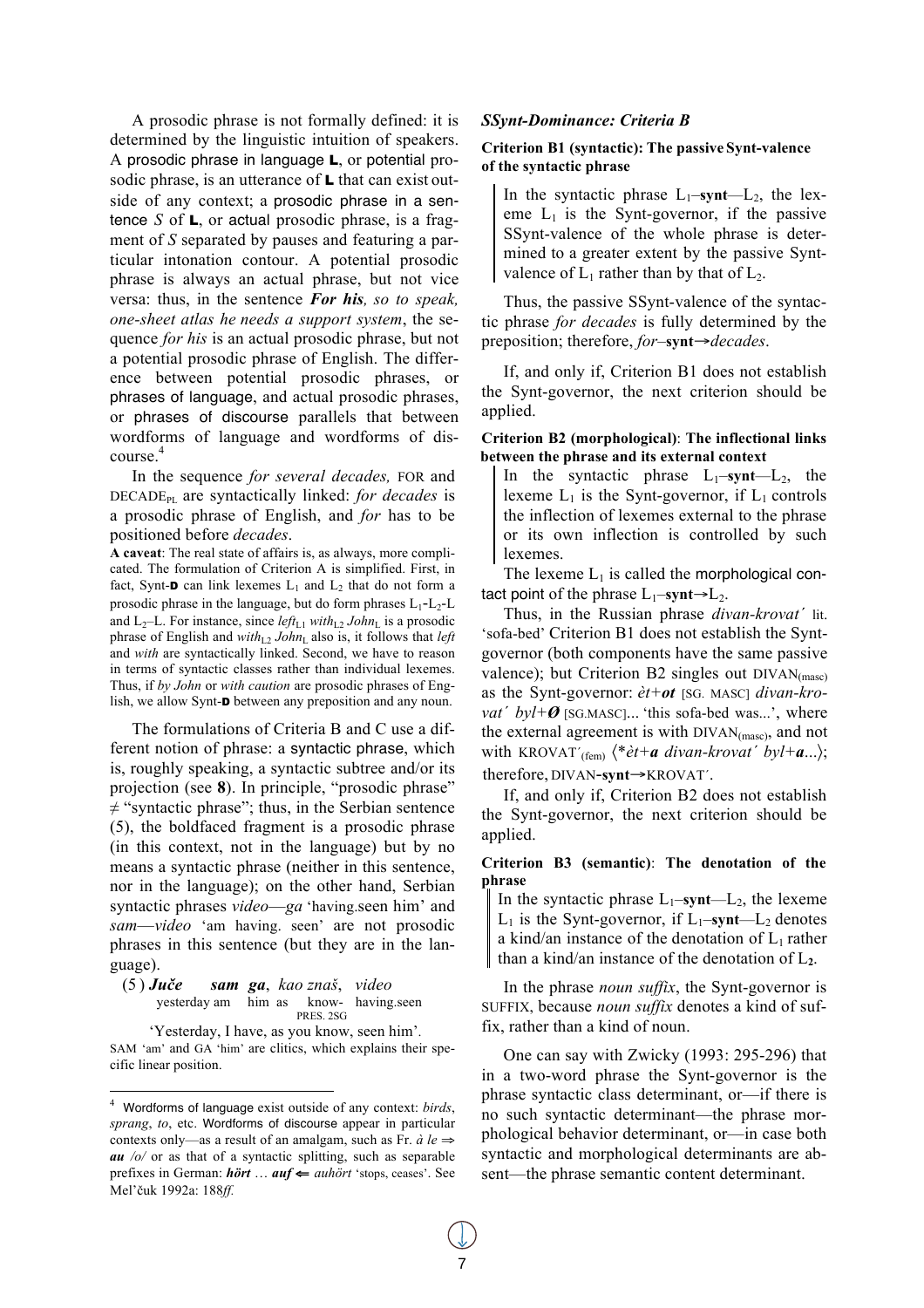## *Types of SSynt-Relations: Criteria C*

For each syntactic phrase  $L_1$ –**r** $\rightarrow$  $L_2$ , one has to know exactly which type r of Synt-D links the corresponding lexemes. If at least one of Criteria C is not satisfied, the presumed SSyntRel r**[?]** should be split in two (or more) SSyntRels.

#### **Criterion C1 (minimal pairs)**: **Absence of semantic contrast**

**w**(L) stands for "a wordform **w** of the lexeme L." An SSyntRel r cannot describe two phrases

**w**<sub>1</sub>(L<sub>1</sub>)–**r**[?]→**w**<sub>2</sub>(L<sub>2</sub>) and **w**<sub>3</sub>(L<sub>1</sub>)–**r**[?]→**w**<sub>4</sub>(L<sub>2</sub>),

which 1) contrast semantically and 2) differ formally by some syntactic means of expression—i.e., by word order, syntactic prosody or syntactic grammemes.

The configuration Rus. DESJAT<sup>'</sup>←**r**[?]–DOLLAR has two implementations with different meanings: *desjat´ dollarov* '10 dollars' vs. *dollarov desjat´* 'maybe 10 dollars'. The formal difference between the two phrases is purely syntactic: word order; therefore, the presumed SSyntRel r**[?]** is to be split in two SSyntRels:

DESJAT´←**quantitative**-DOLLAR ⇔ *desjat´dollarov* vs.

DESJAT´←**approx**-**quant**-DOLLAR ⇔ *dollarov desjat´*.

#### **Criterion C2 (substitutability in context)**: **Syntactic substitutability**

 $\Delta$ <sub>(X)</sub> stands for "a SSynt-subtree whose head is a lexeme of the syntactic class X."

An SSyntRel r of L must possess the following (= "quasi-Kunze") property: L has a syntactic class X, different from substitute pronouns and such that, for any SSynt-phrase L- $r \rightarrow D_{(Y)}$ , replacing  $\Delta(Y)$  by  $\Delta(X)$  (but not necessarily vice versa!) in any SSyntS of L does not affect its syntactic well-formedness.

This means that an SSyntRel must have a prototypical Dependent, which passes with any possible Governor. In the phrases *have*–r**[?]**→*been* and *be*-r**[?]**→*going* the presumed SSyntRel r**[?]** does not possess the quasi-Kunze property:

\**have*-**r[?]**→*going* and \**be*–**r[?]**→*been*

Therefore, there are two different SSyntRels: HAVE–**perfect-analytical**→BE

```
vs.
```
BE–**progressive-analytical**→GO.

#### **Criterion C3 (repeatability)**: **Repeatability with the same Synt-governor**

A SSyntRel r must be either non-repeatable (= no more than one branch labeled r can start from a Synt-governor) or unlimitedly repeatable (= any number of branches labeled  $\bf{r}$  can start from a Synt-governor).

In Persian, expressions of the following type are extremely widespread:

- (6 ) *Ramin*+*ra*←**r-***kärd*-**r[?]**→*bedar*
	- Ramin DirO made
- lit. '[He/she/it] made [the] awakening Ramin'. = 'He/she/it awoke Ramin'.

These expressions are built on verbal collocations of the type *bedar kärd* 'awakening made' = 'woke up' or *därs däd* lit. 'lesson gave' = 'taught', which, although they seem to include a DirO, such as BEDAR or DÄRS, behave as transitive verbs and take—as a whole—a "genuine" DirO (the suffix **-ra** is an unmistakable marker of DirO). The presumed SSyntRel r**[?]** (**direct-objectival**?) in such ex pressions would be limitedly repeatable—just twice. Therefore, there are two different SSynt-Rels:

RAMIN←**dir-obj**–KÄRD–**quasi-dir-obj**→BEDAR The nominal element in such verbal collocations is considered to be a Quasi-Direct Object.

Using the above criteria (plus considerations of analogy), a list of SSyntRels for a particular language can be obtained; in the Annex, I give such a list for English (Mel'čuk and Pertsov 1987: 85-156, Mel'čuk 2009: 52-58).

#### **5.4 Examples of Deep-** *vs.* **Surface-Synt-Structures**

In order to show how Synt-relations work, the two (Deep- and Surface-) SyntSs of the sentence in (3) are given.



In the DSyntS of (7a) the link of coreferentiality is shown  $\left( \leftarrow \rightarrow \right)$ .

b. The SSyntS of sentence (3) GROOMIND, PRES **subjectival adverbial direct- objectival** LION<sub>PL</sub> **modificative** PAW<sub>PL</sub> CAREFULLY **determinative**   $\bigcap$ MALE  $\circ$ THEIR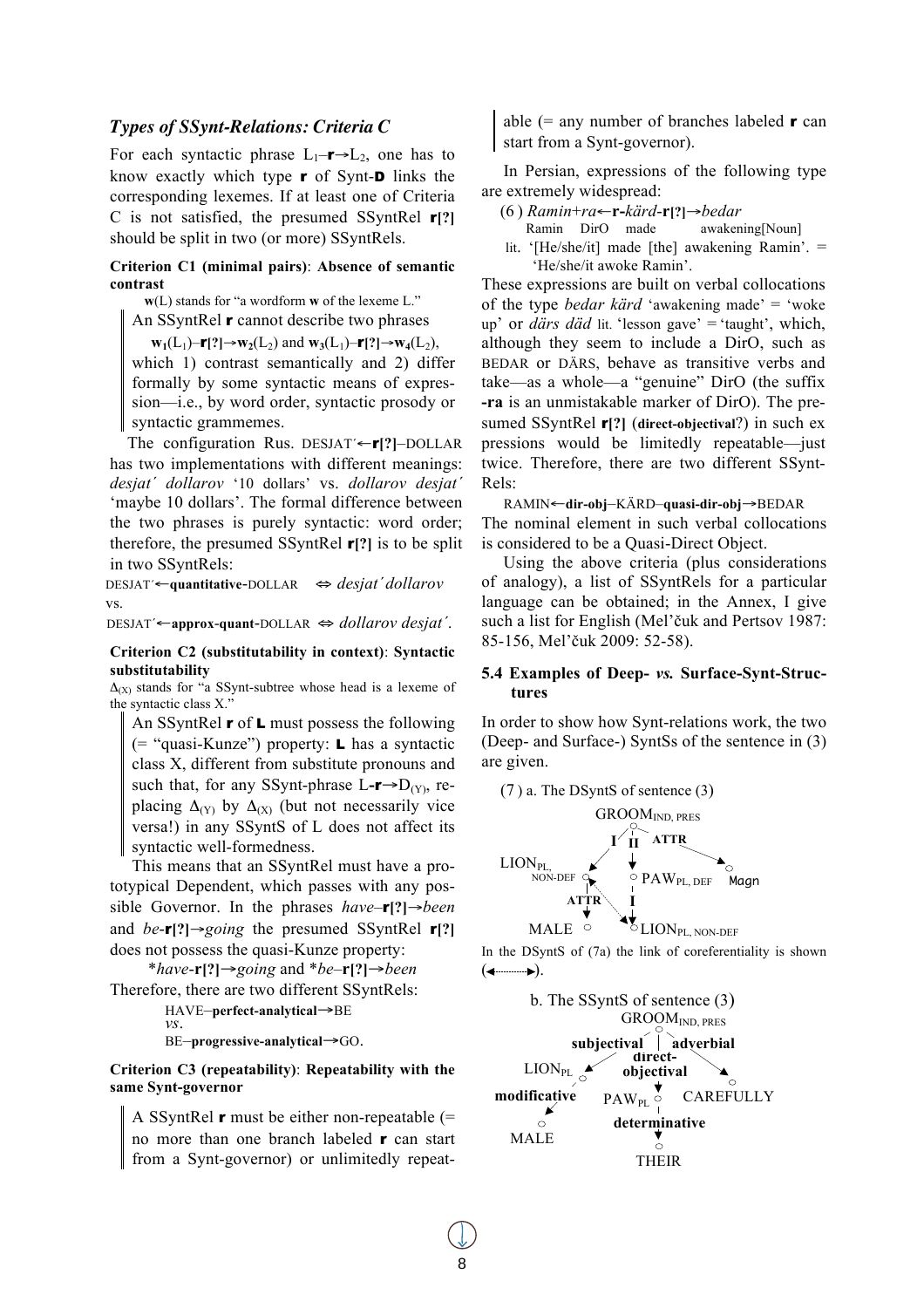# **6 Morphological Dependency**

The two types of morphological relations—agreement and government—are conveniently described in terms of dependency. Let us consider the Latin sentence (8), a fragment of a poem by Catullus (for more on agreement and government, see Mel'čuk 2006: 31-105):

(8) *Tu solebas meas esse*  you-NOM used-2SG my-FEM.PL.ACC be-INF *aliquid putare nugas.* something-NOM think-INF trifles(FEM)-PL.ACC 'You used to think that my trifles are something'.

Take a pair of lexemes linked by Morph-**D**:

 $L_1$ ←**morph**- $L_2$ .

#### **6.1 Agreement**

Lexeme  $L_1$  agrees with lexeme  $L_2$  in inflectional category  $C_1$ , if and only if the following two conditions are simultaneously satisfied:

1)  $L_1$  is not a substitute pronoun that replaces an occurrence of  $L_2$ .

2) L<sub>1</sub> must receive the grammeme  $G_1 \in \mathbb{C}_1$ that is selected depending

—either upon a grammeme  $G_2(L_2)$  such that  $G_2$  $\in \mathbf{C_2}$  and  $\mathbf{C_1}$  is mirroring<sup>5</sup> for  $\mathbf{C_2}$ ,

—or upon the value of a syntactic feature  $\Sigma_2(L_2)$ , this feature being an agreement class, pronominal person or pronominal number.

Sentence (8) presents two cases of agreement:

• MEUS<sub>L1</sub> 'my' agrees with NUGAE<sub>L2</sub> 'trifles'—in gender (a syntactic feature of  $L_2$ ), and in number/ case (grammemes of  $L_2$  in this sentence)

• SOLERE<sub>L1</sub> 'use to' agrees with  $TU_{L2}$  <sub>'you</sub>—in person and number (syntactic features of  $L_2$ )

#### **6.2 Government**

Lexeme  $L_1$  is governed by lexeme  $L_2 \leftarrow L_2$ governs  $L_1$ ) with respect to inflectional category  $C_1$ , if and only if the grammeme  $G_1 \in C_1$  is selected depending

—either upon the value of a syntactic feature  $\Sigma_2(L_2)$  that is neither agreement class, pronominal person, or pronominal number [standard case];

—or upon a grammeme  $G_2 \in \mathbb{C}_2$  such that  $\mathbb{C}_1$  is not mirroring for  $C_2$  [special case].

Sentence (8) presents the following instances of government:

- SOLERE<sub>L2</sub> governs the nominative of  $TU_{NOM}$  and the infinitive of PUTARE**INF**
	- PUTARE<sub>L2</sub> governs the accusative of NUGAE<sub>ACC</sub> and the infinitive of ESSE<sub>INF</sub>
	- ESSE<sub>L2</sub> governs the nominative of ALIQUID<sub>NOM</sub>

# **<sup>7</sup> What Syntactic Dependency Is Good For**

Among different linguistic phenomena that can be described adequately in terms of syntactic dependency, but cannot be in terms of constituency, I will consider the following four.

#### **7.1 Diatheses and voices**

A diathesis of a lexeme L is the correspondence between its Sem-actants [= SemAs] and DSyntAs. To give an example, the verbs FOLLOW and PRE-CEDE have inverted diatheses:  $X_I$  *follows*  $Y_{II} \equiv Y_I$ *precedes* X**II**; symbolically, their respective diatheses appear as  $X \Leftrightarrow I, Y \Leftrightarrow II$  for FOLLOW and  $X \Leftrightarrow II, Y \Leftrightarrow I$  for PRECEDE. Such a formulation, as well as the notion itself of actant—on three different levels (SemAs, DSyntAs and SSyntAs, see Mel'čuk 2004)—is possible only within a dependency framework.

This description of diathesis leads to clear definition of voice: a voice is a particular diathesis explicitly marked grammatically. Among other things, the correlation between the active and the passive voices can be represented in the same way:  $X_I$  *follows*  $Y_{II} \equiv Y_I$  *is followed by*  $X_{II}$ . One can develop a calculus of voices by combining all permutations of DSyntAs of L with respect to its SemAs, DSyntA suppression and their referential identification (see Mel'čuk 2006: 181-262).

#### **7.2 Lexical Functions**

To describe regular collocations of the type *wield authority*, *pursue a policy* or *honor a commitment*, Meaning-Text theory proposes an inventory of a few dozen Lexical Functions [= LFs]; cf. Real<sub>1</sub>(*AU*- $THORITY$ ) = *wield* [~], Real<sub>1</sub>( $POLICT$ ) = *pursue* [ART ~],  $Real_1$ (*COMMITMENT*) = *honor* [ART ~]. Similarly, *empty promise*, *poor example* or *pipe dream*: AntiVer(*PROMISE*) = *empty*, AntiVer(*EXAMPLE*)= *poor*, AntiVer( $DREAM$ ) =  $pipe$  [~]. An LF is applied to the base of a collocation (in small caps above) and returns the corresponding collocate. LFs, specified for a lexeme in its lexical entry, allow for correct lexical choices under text generation or automatic translation, as well as for efficient paraphrasing, equally necessary for these tasks. No less is their role in lexicography, in language teaching and learning.

 <sup>5</sup> <sup>5</sup> An inflectional caterory  $C_1$  is mirroring for the category  $C_2$ if and only if the grammemes of  $C_1$  simply "reflect" the grammemes of  $C_2$  and do not do anything else.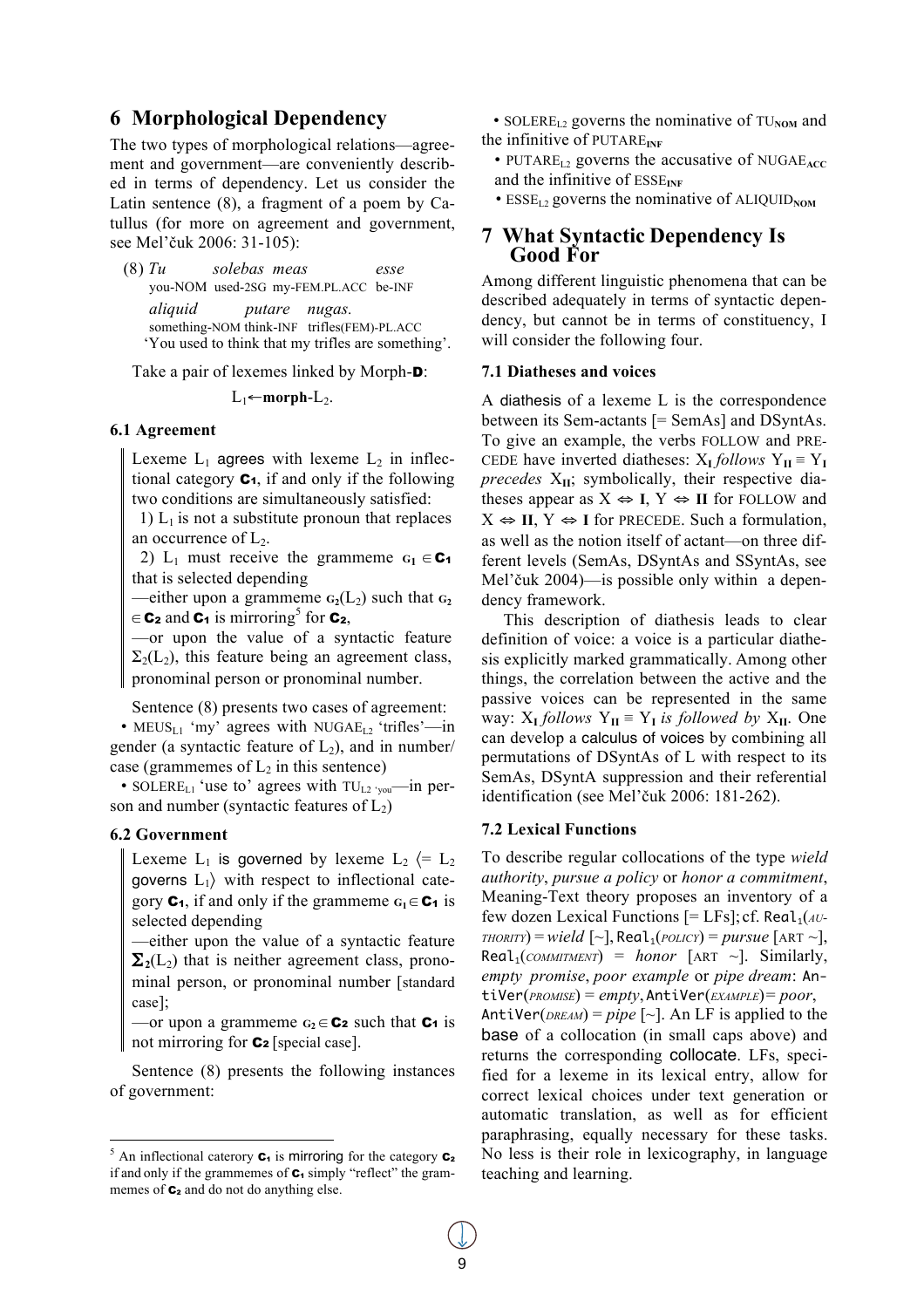However, the base of a collocation and its collocates are always linked by a particular Synt-D, specific for a given LF:

Real1(L)–**II**→L, L–**ATTR**→AntiVer(L), etc.

Thus, the LF formalism is only possible based on a dependency syntactic approach.

# **7.3 Paraphrasing**

Expressing the syntactic structure of a sentence in terms of Synt-D opens the way for powerful paraphrasing—that is, the calculus of sets of semantically equivalent DSyntSs. Such paraphrasing proves to be absolutely necessary in translation because of lexical, syntactic and morphological mismatches between sentences of different languages that translate each other (Mel'čuk and Wanner 2001, 2006, 2008). An example of such mismatches can be the translation of the English sentence (9a) into Russian (and *vice versa*):

(9 ) a. *It seems to have stopped raining*.

b. *Dožd´, kažetsja, perestal* lit. 'Rain, [it] seems, stopped'.

The respective DSyntSs of these sentences and lexical equivalences are given in (9c):



Func0(DOŽD´) = *končit´sja, perestat´*, *prekratit´sja, projti*.

The DSynt-paraphrasing rules necessary for this transition are as follows (with serious simplifications):

#### (10 ) Two DSynt-Paraphrasing Rules

**Head-switching Synonymous substitution**

| $L_{1(V)}$ | $L_{2(V)}$                    |            |                           |
|------------|-------------------------------|------------|---------------------------|
|            |                               |            |                           |
| $\equiv$   | APPEND                        |            |                           |
|            |                               |            |                           |
| $L_2(V)$   | Adv <sup>I</sup> $(L_{1(V)})$ | $L_{2(V)}$ | $S_{\emptyset}(L_{2(V)})$ |

These rules are formulated in terms of Lexical Functions and simple DSynt-transformations. Given the limited number of LFs and of DSyntRels, on the one hand, and the fact that all

DSynt-transformations can be easily reduced to a few minimal ones, on the other, it is possible to develop an exhaustive set of DSynt-paraphrasing rules, which cover all potential paraphrases in all languages (Mel'čuk 1992b and Milićević 2007).

### **7.4 Word order**

One of the most universal properties of word order in different languages—so-called projectivity —can be remarked and described only in terms of dependency.

The word order in the sentence *S* is projective, if and only if in the projection of the SSyntS(*S*) on *S* no dependency arrow crosses another dependency arrow or a projection perpendicular.

Sentence (8) is non-projective, cf. the SSyntS projected on it in (11); shaded circles indicate "crime scenes"—that is, the spots of projectivity violations:



*Tu solebas meas esse aliquid putare nugas*

However, a crushsing majority of sentences in texts are projective, which allows for stating ojmpler and more general ANN¢d, order wudexo2Mamely, under synthesis or anaOy&D, it is ≢equired Nhat the sentence produced or analyzed be projective. Non-projective sentences are not only very rare, but are possible solely under stringent conditions, which can be easily verified.

# **8 Where Syntactic Dependency Is Not Sufficient**

As far as I know, there is only one syntactic phenomenon for whose description "pure" dependencies prove insufficient: a coordinated phrase with a modifier (boldfaced below) that bears either on the whole phrase (i.e., on all its elements) or just on one element. Here is the stock example:

(12 ) a. *old men and women*:

either 'old men' + 'women'

or 'old men' + 'old women'

This contrast cannot be expressed in a natural way in terms of dependency so as to preserve the arborescent structure. Therefore, an additional technique is necessary: in case the suspicious element bears on the whole phrase, the corresponding subtree must be explicitly indicated, as in (12b):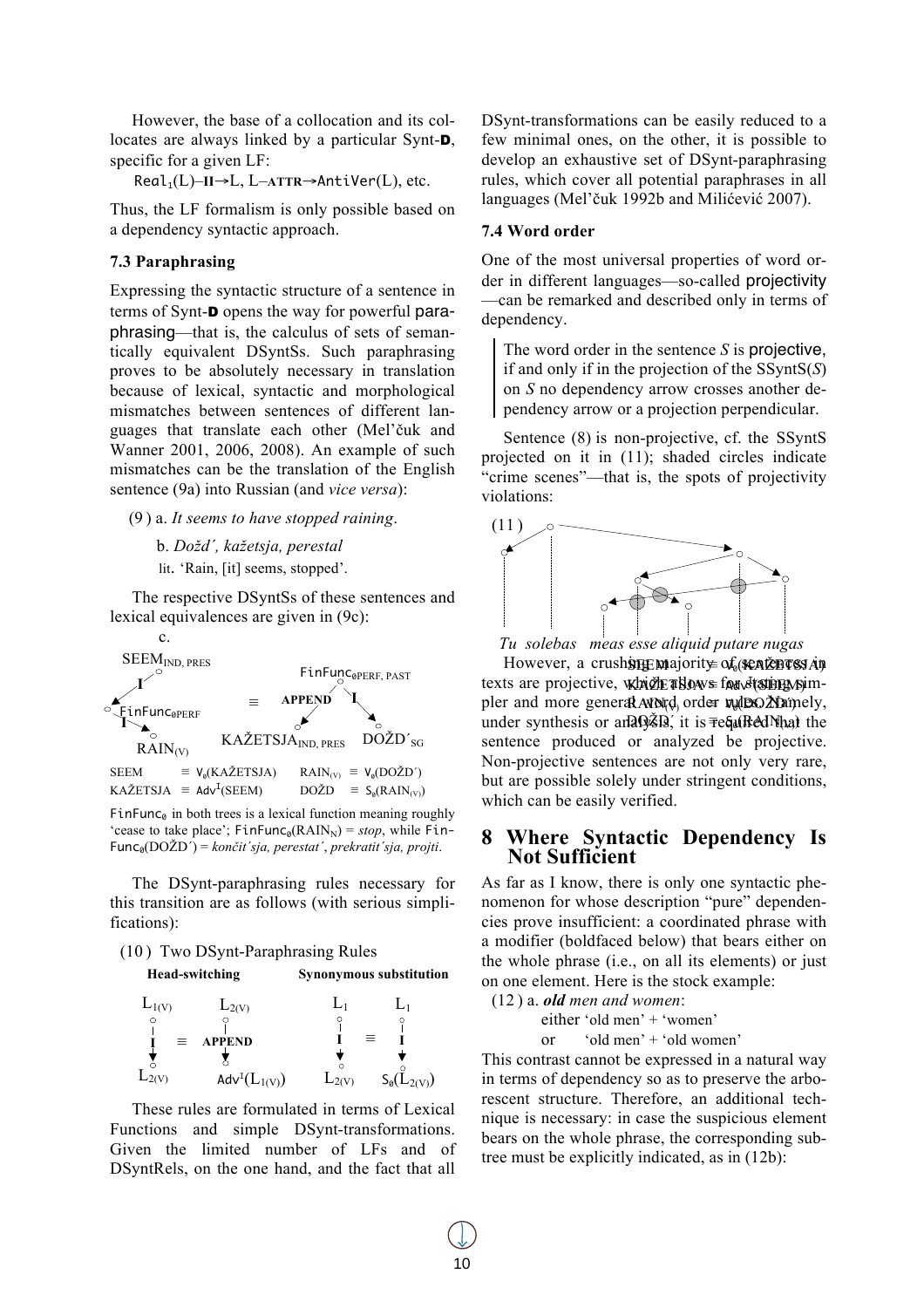```
b. old←[–men→and→women]:
 'old men + old women'
 vs.
  old←–men→and→women:
  'old men + women'
```
The subtree specified in such a way is called a syntactic grouping; a grouping corresponds to a syntactic phrase, but it is not a constituent in the classical sense of the term.

# **9 Constituents** *vs.* **Phrases**

Now, what about "classical" constituents? They cannot be part of a syntactic structure, simply because they—no matter how we define them—are a linguistic means used to express the syntactic structure of a sentence. Therefore, their natural place is in the Deep-Morphological representation, where they appear in the DMorph-Prosodic structure—but not as constituents in the strict sense of the term (constituents coming together to form a constituent of a higher rank and thus forming a hierarchy): as specification of actual prosodic phrases, with the corresponding pauses, stresses and contours. Sentence (3) has the



Prosodic phrases fragments are by no means constituents: there is no hierarchy between them (= no embeddings).

However, as it often happens in linguistics, the term *phrase* is also widely used in a different sense: as a syntactic phrase. (Although I am trying to avoid polysemy of terms, I did not dare to replace *phrase*.) Syntactic phrases are of two major types:

 • Potential syntactic phrases are abstract schemata of basic syntactic constructions of a language; they are stated in terms of parts of speech and syntactic features, such as  $N \leftarrow V_{\text{FIN}}$ ,  $V \rightarrow N$ ,

V→N, A←N, Prep→N, Adv←V, etc. Potential phrases are necessarily minimal, i.e., binary; they do not appear in syntactic representations, but are used in syntactic rules, both deep and surface. For instance, here are a DSynt-rule and an SSynt-rule.

While a DSynt-rule describes a mapping of a deep subtree on a surface subtree, an SSynt-rule linearizes and morphologizes a surface subtree, using, among other means, general schemata, or patterns, of Minimal Word Groups.



The shaded zones represent the context—that is, the elements that are not affected by the given rule, but control its applicability.

#### **A Surface-Synt-rule**



"MWG" stands for 'minimal word group,' see below; No.2 and No.7 refer to the corresponding positions in an MWG pattern.

The left-hand part of any syntactic rule consists of a potential (Deep or Surface) syntactic phrase. The right-hand part of a Surface-Syntactic rule gives the basic information on the linear arrangement of the elements by specifying their mutual disposition, the possible "gap" between them and their positions in the corresponding MWG pattern. For instance, a nominal  $MWG_{(N)}$ pattern for Russian looks as follows:

| coordinate<br>conjunction                                                                                        |            | preposition demonstrative numeral |  | possessive<br>adjective | adjective                          | noun                       | formula |
|------------------------------------------------------------------------------------------------------------------|------------|-----------------------------------|--|-------------------------|------------------------------------|----------------------------|---------|
| ILI 'or'                                                                                                         | DLJA 'for' | ETI 'these'                       |  | TRI 'three'   NAŠ 'our' | <b>INTERESNYJ</b><br>'interesting' | <b>PRIMER</b><br>'example' | (11)    |
| <i>ili dlja ètix trëx našix interesnyx primerov</i> $(11)$ 'or for these three our interesting examples $(11)$ ' |            |                                   |  |                         |                                    |                            |         |

**Figure 2**: Pattern of the Russian Nominal Minimal Word Group

• Actual syntactic phrases are real utterances of the language, such as *John depends*, *depends on John*, *for her survival*, *depends on John for her* 

*survival*, etc. These phrases can be simple (= minimal: two lexemes) or complex (= of any length: any number of lexemes). An actual syntactic phrase is a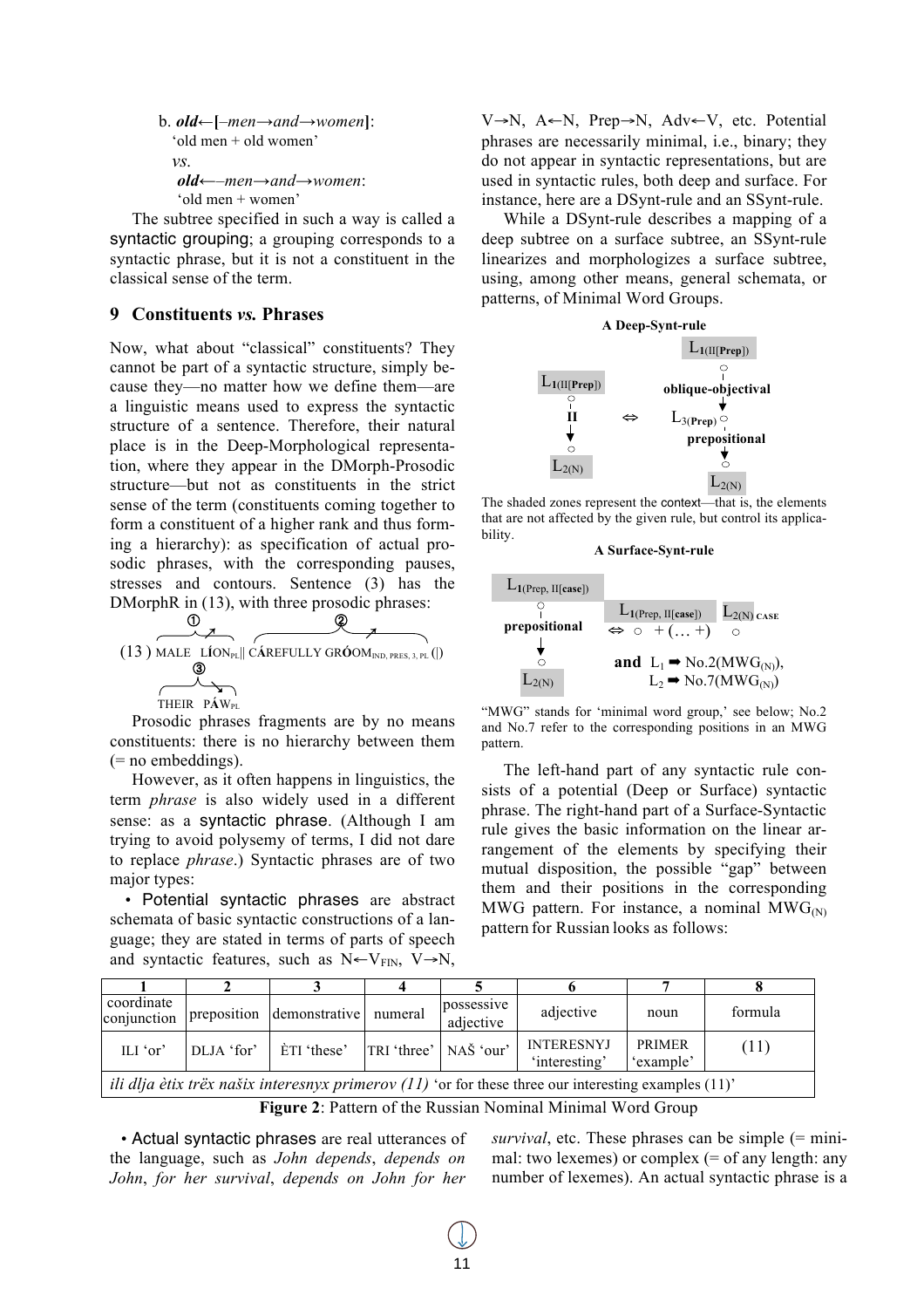subtree of an SSyntS and/or its linear projection.

The DSynt-rule above covers such actual syntactic phrases as *depend on John*; more specifically, it produces their SSyntS:

DEPEND–**II**→JOHN ⇔

DEPEND–**obl-obj**→ON–**prepos**→JOHN

The SSynt-rule ensures the linearization and morphologization of such actual syntactic phrases as Rus. *ot Džona* 'from/on John':

OT–**prepos**→DŽON ⇔ OT DŽON<sub>GENITIVE</sub>.

An actual syntactic phrase corresponds, most of the time, to a potential prosodic phrase—yet, as stated above, these two entities are conceptually different; thus, sentence (8) has the DMorphR as in (14a), with four prosodic phrases, while it contains only three actual syntactic phrases, shown in (14b):

 $(14)$  a. DMorphR of  $(8)$  (the symbol " $\le$ " indicates the immediate linear precedence)

$$
TU_{NOM} \leq SOLERE_{IND, IMPF, 2, SG} \leq MEUS_{FEM, PL, ACC} \mid
$$

$$
\langle \text{ ESSE}_{\text{INF}} \times \text{ALIQUID}_{\text{NOM}} \mid \langle \text{PUTARE}_{\text{INF}} \times \text{NUGA}_{\text{PL, ACC}}
$$

b. *tu solebas putare*; *meas nugas*; *esse aliquid*

# **10 "Bracketing Paradox"**

I became aware of the so-called "bracketing paradox" thanks to an exchange with T.M. Gross; I thank him for explaining to me why the phrases of the type *historical novelist* or *nuclear physicist* are problematic for some theoretical frameworks. The suffix **-ist** seems to be added to a phrase rather than to a nominal stem, which would be the normal case: [*historical novel*]+**ist** 'one whose profession is to write + historical novels' and [*nuclear physics*]+**ist** 'one whose profession is to study + nuclear physics'. But if our task as linguists is to formally describe the correspondence between the meaning and the structure of these phrases, here is what we obtain.

First, we need the representations of the phrase in question at different levels: semantic, deepsyntactic, surface-syntactic and deep-morphological.

#### **Four representations of the phrase** *historical novelist*

#### **Semantic Structure**



**Deep-Syntactic Structure**

$$
\substack{S_1 \text{Caus}_1 \text{Func}_0(L(\text{'novels'}))_{SG} \\ \varphi \\ \mathbf{ATTR} \\ \varphi \\ A_0(L(\text{'history'}))}
$$

 $S_1$ Caus<sub>1</sub>Func<sub>0</sub> is a complex lexical function meaning roughly 'one who causes to exist'.

#### **Surface -Syntactic Structure**

$$
\begin{array}{c}\n\text{[NOVEL}\oplus\text{-}lST]_{SG} \\
\text{modificative} \\
\bullet \\
\text{HISTORY}\oplus\text{-}AL\n\end{array}
$$

# **Deep-Morphological Structure**

HISTORY⊕*-AL* < **[**NOVEL⊕*-IST***]**SG

Second, we write rules that relate these representations, for instance:

#### **Semantic rule (SemR** ⇔ **DSyntR)**



#### **Deep-Syntactic rules (DSyntS** ⇔ **SSyntS)**



Rules 1 and 2 are fragments of the lexical entries for the respective lexemes; HISTORY⊕*-AL* will be turned into *historical* by morphological rules of allomorphy and morphonological rules. Rule 3 realizes DSyntR **ATTR** by the SSyntRel **modificative**.

And nothing resembling a paradox can be found... The moral of the story: if you do not want paradoxes, don't create them by your own descriptive means!

#### **11 Conclusion 1 1**

After this longish text, the conclusion can be very **1** short: To describe the structure of linguistic expressions on all levels linguistic dependencies are necessary and sufficient. Constituents (in the classical sense) do not exist; phrases do of course exist, but **1 1** they are of two types—prosodic and syntactic, and only prosodic phrases appear in a linguistic repre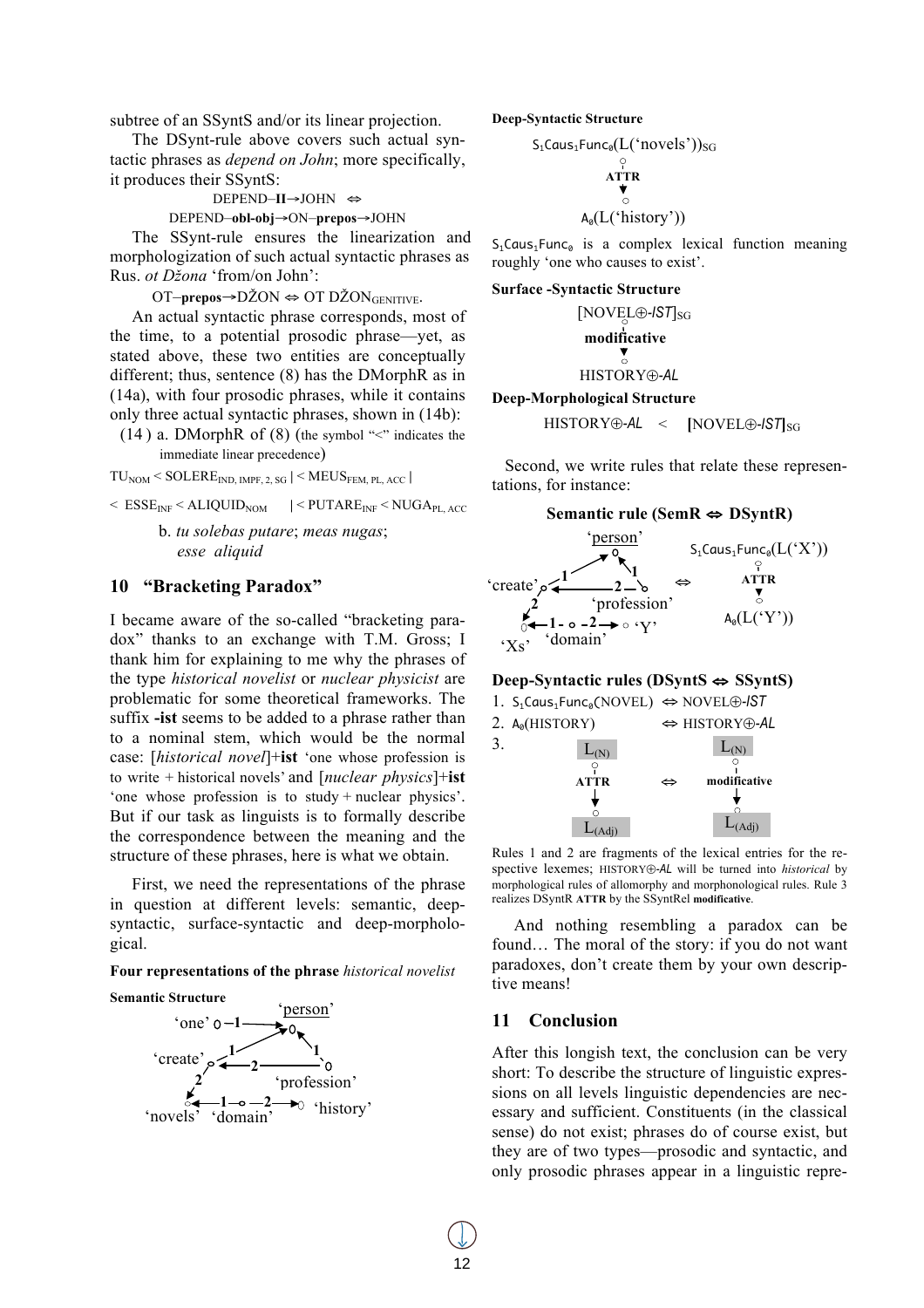sentation (in the DMorphR); syntactic phrases are used in syntactic rules only.

# **Acknowledgments**

The text of this talk has been read and criticized by D. Beck, L. Iordanskaja, S. Kahane, J. Milićević and L. Wanner; I express to them my heartfelt gratitude. At the same time, I assume the full responsibility for all mistakes and inconsistencies that survived their scrutiny.

# **Appendix: A Tentative List of English SSynt-Relations**

# I. Subordinate SSyntRels: 1 - 50

CLAUSE-LEVEL (= CLAUSAL) SSYNTRELS: 1 - 21 These SSyntRels link between themselves the elements of the sentence—the maximal syntactic phrases. **Valence-controlled SSyntRels: Complementation** Actantial SSyntRels **1**. Subjectival: *I*←**subj**–*am old*. *Intervention*←**subj**–*seems* [*impossible*]*. Smoking*←**subj**–*is* [*dangerous*]. *That*←**subj**–[*Alan can do that*]–*is* [*clear*]. *It*←**subj**–*is* [*clear that Alan can do that*]. **2**. Quasi-Subjectival: [*It*←**subj**–]*is*–[*clear*]–**quasi-subj**→*that* [*Alan can do that*]. **3**. Direct-Objectival: *sees*–**dir-obj**→*me* [*to have*] *written*–**dir-obj**→*novels* [*Helen*] *wants*–**dir-obj**→*Alan* [*to read*]. *worth*–[*a*]–**dir-obj**→*trip prefer*–[*her*]–**dir-obj**→*staying* [*home*] *explain*–[*tome*]–**dir-obj**→*that* [*Alan was absent*] *make*–**dir-obj**→*it* [*possible to neutralize the consequences*] **4**. Quasi-Direct-Objectival: *make*–[*it possible*]–**quasi-dir-obj**→*to* [*neutralize the consequences*] **5**. Indirect-Objectival:

*gives*–**indir-obj**→*Alan* /*him* [*some money*] *convince*–[*Alan*]–**indir-obj**→*that* [*he should work less*]

**6**. Oblique-Objectival: *depends*–**obl-obj**→*on* [*Alan*] *my respect*–**obl-obj**→*for* [*Alan*] *translation*–**obl-obj**→*from* [*French into Polish*] *translation*–[*from French*]–**obl-obj**→*into* [*Polish*]

**7**. Infinitival-Objectival: *can*–**inf-obj**→*read*; *want*–**inf-obj**→*to* [*read*] [*Helen*] *wants*–[*Alan*]–**inf-obj**→*to* [*read*]. [*Helen*] *makes*–[*Alan*]–**inf-obj**→*read*. [*her*] *desire*–**inf-obj**→*to* [*come home*] **8**. Completive: *find*–[*this*]–**compl**→*easy consider–*[*Alan*]–**compl**→*happy make–*[*it*]–**compl**→*possible make*–[*Helen a good*]–**compl**→*wife* **9**. Copular: *be*–**copul**→*easy*; *be*–[*a*]–**copul**→*teacher be*–**copul**→*without* [*a hat*] *seem*–**copul**→*in* [*a difficult position*] **10**. Agentive: *written*–**agent**→*by* [*Alan*] *arrival*–**agent**→*of* [*Alan*] *shooting*–**agent**→*of* [*the hunters*: 'the hunters shoot'] [*a*] *translation*–**agent**→*by* [*Alan*] [*I like*] *for*←**agent**–[*Alan to*]–*play* [*cards*]. **11**. Patientive: *translation*–**patient**→*of* [*this text*] *shooting*–**patient**→*of* [*the hunters*: 'the hunters are shot'] Copredicative SSyntRels **12**. Subject-copredicative: [*Alan*] *returned*–**subj-copred**→*rich*. **13**. Object-copredicative: [*Alan*] *likes*–[*Helen*]–**obj-copred**→*slim*. [*Alan*] *hammered*–[*the coin*]–**obj-copred**→*flat*. Comparative SSyntRel **14**. Comparative: *older*–**compar**→*than* [*Leo*] [*He loves Helen*] *more*–**compar**→*than* [*Leo*]. *more*–[*important*]–**compar**→*than* [*Leo*] *as*–[*important*]–**compar**→*as* [*Leo*] **Non-Valence-controlled SSyntRels: Modification** Absolutive SSyntRel **15**. Absolute-predicative: [*His first*] *attempt*–[*a*]–**abs-pred**→*failure*, [*he...*] [*He went out*, *his*] *anger*–**abs-pred**→*gone*. [*He ran*, *his*]*gun*–**abs-pred**→*in* [*hisleft hand*]. Adverbial SSyntRels **16**. Adverbial: *walk*–**adverb**→*fast*; *delve*–**adverb**→*deeply* [*He*] *works*–**adverb**→*there* 〈*in* [*this office*]〉. [*will*] *write*–[*next*]–**adverb**→*week* [*He*]*ran,*–[*his*]-**adverb**→*gun*[*in hisleft hand*]. *With*←**adverb**–[*the text finished, Helen*]–*can afford this trip.*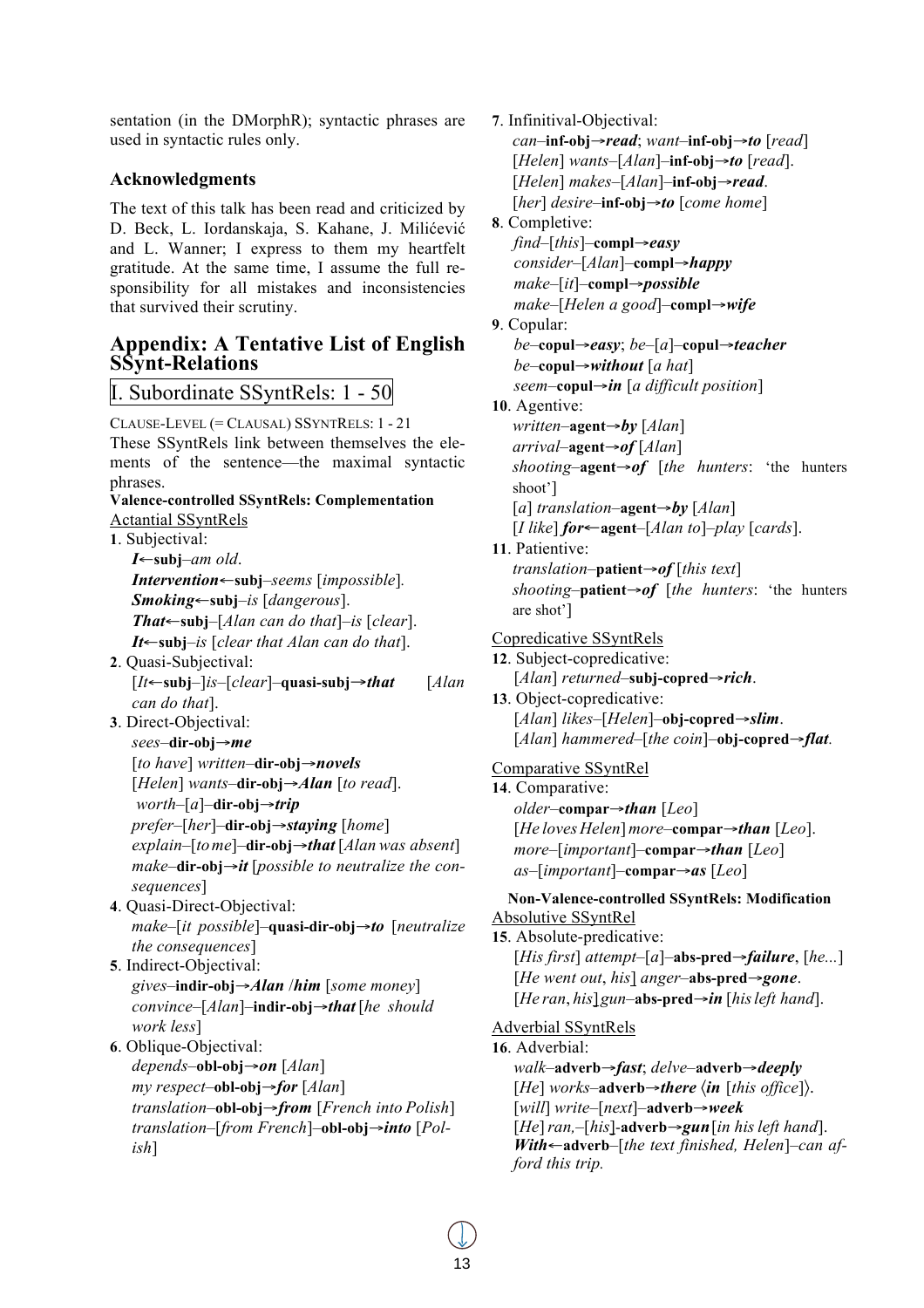**17**. Modificative-adverbial: [*As always*] *elegant*,←**mod-adverb**–[*Alan*]–*walked* [*away*].

- **18**. Appositive-adverbial: [*An old*] *man*,←**appos-adverb**-[*Alan*]–*works*  [*less*].
- **19**. Attributive-adverbial: *Abroad,*←**attr-adverb**–[*Alan*]–*works* [*less*].

# Sentential SSyntRels

**20**. Parenthetical: *Oddly,*←**parenth**–[*Alan*] *works* [*less*]. *Alan, naturally,*←**parenth**–*accepted it. As*←**parenth**–[*we know, Alan*]–*works* [*less*]. *To*←**parenth**–[*give an example, I*]–*consider*  [*now nominal suffixes*]. **21**. Adjunctive:

*OK,*←**adjunct**–[*I*]–*agree*

PHRASE-LEVEL (= PHRASAL) SSYNTRELS: 22 - 50

These SSyntRels function within elements of the sentence—inside maximal phrases.

# General Phrase SSyntRels

**Non-valence-controlled SSyntRels: Modification 22**. Restrictive: *still*←**restr**–*taller*; *most*←**restr**–*frequent*

*not*←**restr**–*here* [*Alan has*] *just*←**restr**–*arrived*.

# Noun Phrase SSyntRels

**Valence-controlled SSyntRels: Complementation 23**. Elective: [*the*] *poorest*–**elect**→*among* [*peasants*] [*the*]*best*–[*ones*]–**elect**→*of*〈*from*〉[*these boys*] *five*–**elect**→*of these books* [*the*] *most*–[*expensive car*]–**elect**→*in* [*France*] **Mixed Type SSyntRels** = **Valence-controlled**/ **Non-Valence-controlled: Modification 24**. Possessive: *Alan's*←**poss**–*arrival*; *Alan's*←**poss**–*bed Alan's*←**poss**–*garden* **25**. Compositive: *man*←**compos**–[*-machine*]–*interaction*; *car*←**compos**–*repair noun*←**compos**–*phrase*; *color*←**compos**–*blind* **Non-Valence-controlled SSyntRels: Modification 26**. Determinative:

*my*←**determ**–*bed*; *a*←**determ**–*bed*; *those*←**determ**–*beds*

**27**. Quantitative: *three*←**quant**–*beds* [*three*←**num-junct**-]-*thousand*←**quant**-*people* **28**. Modificative: *comfortable*←**modif**–*beds*

*visible*←**modif**–*stars French*←**modif**–*production* **29**. Post-modificative: *stars*–**post-modif**→*visible* (vs. *visible stars*) **30.** Descriptive-Modificative: [*these beds,*–**descr-modif**→*comfortable* [*and not expensive*], ... **31**. Relative: [*the*] *paper*–[*that I*]–**relat**→*read* [*yesterday*] [*the*] *paper*–[*I*]–**relat**→*read* [*yesterday*] *the girl*–[*who*]–**relat**→*came* [*first*] **32**. Descriptive-Relative: [*this*] *paper*–[*whichI*]–**descr-relat**→*read* [*yesterday*] *Alan,*–[*who*]–**descr-relat**→*loves*[*her so much*] **33**. Appositive: *Alan*–[*the*]–**appos**→*Powerful General*←**appos**–*Wanner* [*the*] *term*–**appos**→*'suffix'* **34**. Descriptive-Appositive: [*This*] *term*–**descr-appos**→*('suffix')* [*will be considered later*]. [*You forget about*] *me*,–[*your*]–**descr-appos**→*mother* **35**. Sequential: *man*–**sequent**→*machine* [*interaction*] *fifty*–**sequent**→*to* [*seventy dollars*] **36**. Attributive: *learner–***attr**→*with* [*different backgrounds*] *dress*–**attr**→*of* [*a beautiful color*] *years*–**attr**→*of* [*war*]; *bed*–**attr**→*of* [*Alain*] *man*–[*the same*]–**attr**→*age* **37.** Descriptive-Attributive: [*Professor*] *Wanner,*–**descr-attr**→*from* [*Stuttgart*, *was also present*] Prepositional Phrase SSyntRels **A valence-controlled SSyntRel: Complementation 38**. Prepositional: *in*–**prepos**→*bed*; *without*–[*three hundred*]–**prepos**→*dollars a year*←**prepos**–*ago* **A non-valence-controlled SSyntRel: Complementation (by analogy) 39**. Prepositional-infinitival: *to*–**prepos-inf**→*go* [*to bed*] Verb Phrase (= Analytical Form) SSyntRels **Non-valence-controlled SSyntRels: Ancillary 40**. Perfect-analytical: *has*–**perf-analyt**→*written has*–**perf-analyt**→*been* [*beaten*] **41**. Progressive-analytical: *was*–**progr-analyt**→*writing*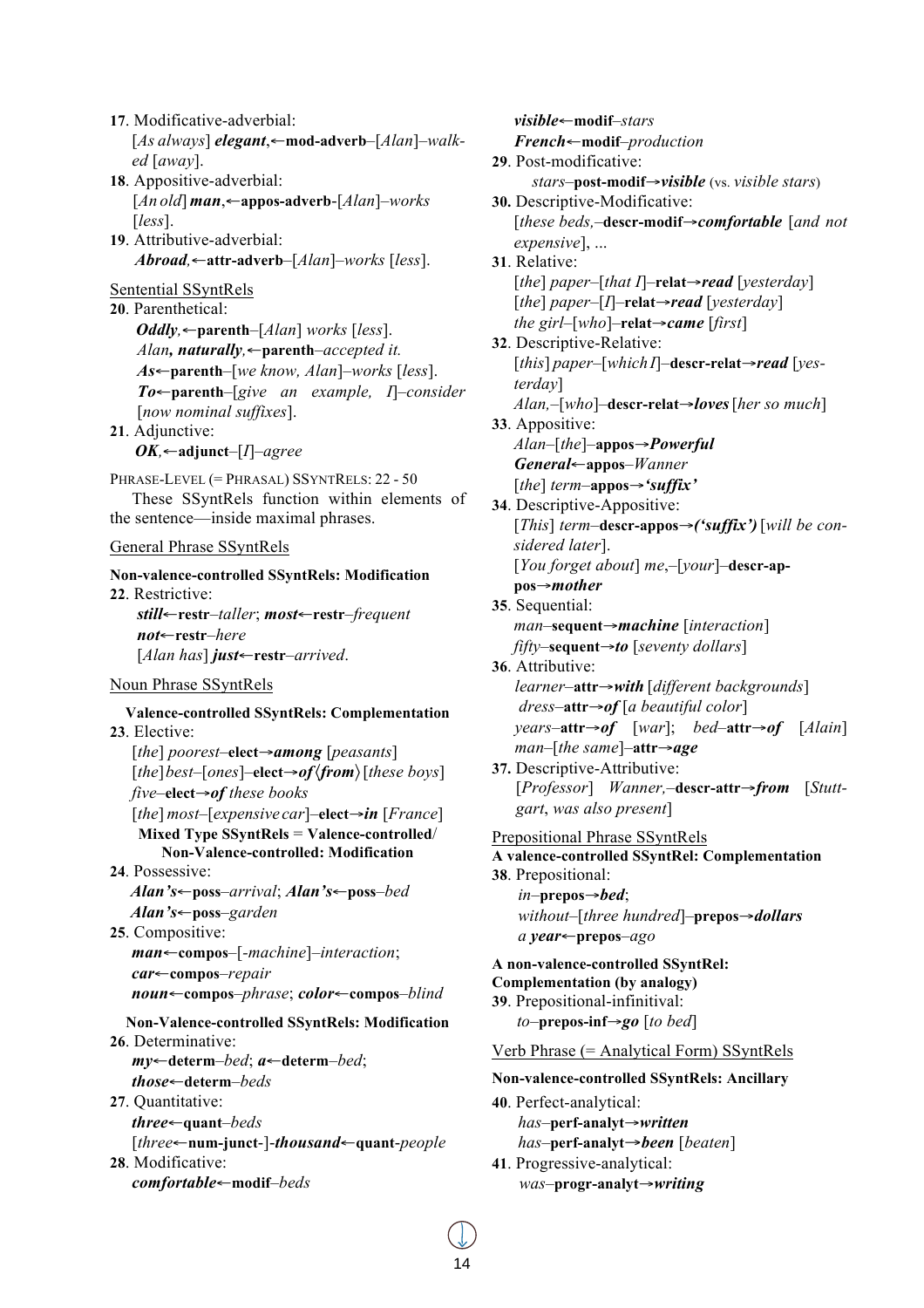## **42**. Passive-analytical: *was*–**pass-analyt**→*written*

Conjunction Phrase SSyntRels

# **Valence-controlled SSyntRels: Complementation**

- **43**. Subordinate-Conjunctional: [*Suppose*] *that*–[*Alan*]–**subord-conj**→*comes.* [*so*] *as*–[*not*]–**subord-conj**→*to* [*irritate Leo*] **44**. Coordinate-Conjunctional:
- [*Alan*] *and*–**coord-conj**→*Helen*
- **45**. Comparative-Conjunctional: *than*–**compar-conj**→*Helen as*–**compar-conj**→*always*
- **46**. Absolute-Conjunctional: *If*–[*a*]–**abs-conj**→*pronoun,* [*the grammatical subject may...*]; *while*–**abs-conj**→*in* [*bed*]

#### Word-like Phrase SSyntRels

#### **Non-valence-controlled SSyntRels: Ancillary**

**47**. Verb-junctive: *give*–**verb-junct**→*up bring*–**verb-junct**→*down*

- **48**. Numeral-junctive: *fifty*←**num-junct**–*three*
	- *fifty*←**num-junct**–*third*
- **49.** Binary-junctive:
	- *if*–[...]–**bin-junct**→*then... the*–[*more...*]–**bin-junct**→*the* [*more...*] *till*–**bin-junct**→*after from*–[...]–**bin-junct**→*to* [...] *either*–[...]–**bin-junct**→*or* [...]
- **50**. Colligative: [*is*] *dealt*–**collig**→*with* [stranded prepositions]

# II. Coordinate SSyntRels: 51 – 52

# **Non-valence-controlled SSyntRels: Coordination 51**. Coordinative:

*Alan*–**coord**→*and* [*Leo*] *rich*,–**coord**→*intelligent*–**coord**→*and* [*beautiful*] **52**. Quasi-coordinative:

[*He was*] *abroad*–**quasi**-**coord**→*without–*[*a penny*]–**quasi**-**coord**→*in* [*a desperate situation*]*.* [*These moneys we keep hidden*] *under–*[*a loose board*]–**quasi**-**coord**→*under*–[*the floor*]–**quasicoord**→*under*–[*a chamber pot*]–**quasicoord**→*under* [*my friend's bed*] [T. Capote, "A Christmas Memory"].

# **References**

Lidija Iordanskaja and Igor Mel'čuk. 2009. Establishing an Inventory of Surface-Syntactic Relations: Valencecontrolled Surface-dependents of the Verb in French. In: Polguère and Mel'čuk (eds) 2009: 151-234.

- Sylvain Kahane. 2003. The Meaning-Text Theory. In: V. Agel, L. Eichinger, H.-W. Eroms, P. Hellwig, H. J. Herringer, H. Lobin (eds), *Dependency and Valency. An International Handbook of Contemporary Research,* vol. 1, W. de Gruyter, Berlin/New York, 546- 570.
- Igor´ Mel'čuk. 1957. O nekotoryx voprosax MP s vengerskogo jazyka na russkij [On Some Problems of Automatic Translation from Hungarian into Russian]. *Bjulleten´ ob"edinenija po problemam MP*, 4:1-75.
- Igor´ Mel'čuk. 1963. Avtomatičeskij analiz tekstov (na materiale russkogo jazyka) [Automatic Text Analysis (Based on Russian Data)]. In: *Slavjanskoe jazykoznanie*, Nauka, Moskva, 477-509.
- Igor´ Mel'čuk. 1974. *Opyt teorii lingvističeskix modelej «Smysl* <sup>⇔</sup> *Tekst»* [Outline of a Theory of Meaning-Text Linguistic Models]. Nauka, Moskva [1999: Škola «Jazyki russkoj kul´tury», Moskva].
- Igor Mel'čuk. 1979. *Studies in Dependency Syntax*. Karoma, Ann Arbor, MI.
- Igor Mel'čuk. 1981. Meaning-Text Models: A Recent Trend in Soviet Linguistics. *Annual Review of Anthropology*, 10:27-62.
- Igor Mel'čuk. 1988. *Dependency Syntax: Theory and Practice*. The SUNY Press, Albany, NY.
- Igor Mel'čuk. 1992a. *Cours de morphologie générale. Vo. 1.* Les Presses de l'Université de Montréal/CNRS Édition, Montréal/Paris.
- Igor Mel'čuk. 1992b. Paraphrase et lexique: la théorie Sens-Texte et le Dictionnaire explicatif et combinatoire. In: Mel'čuk *et al.*, *Dictionnaire explicatif et combinatoire du français contemporain. Recherches lexico-sémantiques* III, Les Presses de l'Université de Montréal, Montréal, 9-58.
- Igor Mel'čuk. 1997. *Vers une linguistique Sens-Texte. Leçon inaugurale.* Collège de France, Paris.
- Igor Mel'čuk. 2002. Language: Dependency. In: N. Smelser and P. Baltes (eds), *International Encyclopedia of the Social and Behavioral Sciences*, Pergamon, Oxford, 8336-8344.
- Igor Mel'čuk. 2003. Levels of Dependency in Linguistic Description: Concepts and Problems. In: V. Agel, L. Eichinger, H.-W. Eroms, P. Hellwig, H. J. Herringer, H. Lobin (eds), *Dependency and Valency. An International Handbook of Contemporary Research,* vol. 1, W. de Gruyter, Berlin/New York, 188-229.
- Igor Mel'čuk. 2004. Actants in Semantics and Syntax. I: Actants in Semantics. *Linguistics*, 42(1):1-66; II: Actants in Syntax. *Linguistics*, 42(2):247-291.
- Igor Mel'čuk. 2006. *Aspects of the Theory of Morphology.* W. de Gruyter, Berlin/New York.
- Igor Mel'čuk. 2009. Dependency in Natural Language. In: Polguère & Mel'cuk (eds) 2009: 1-110.